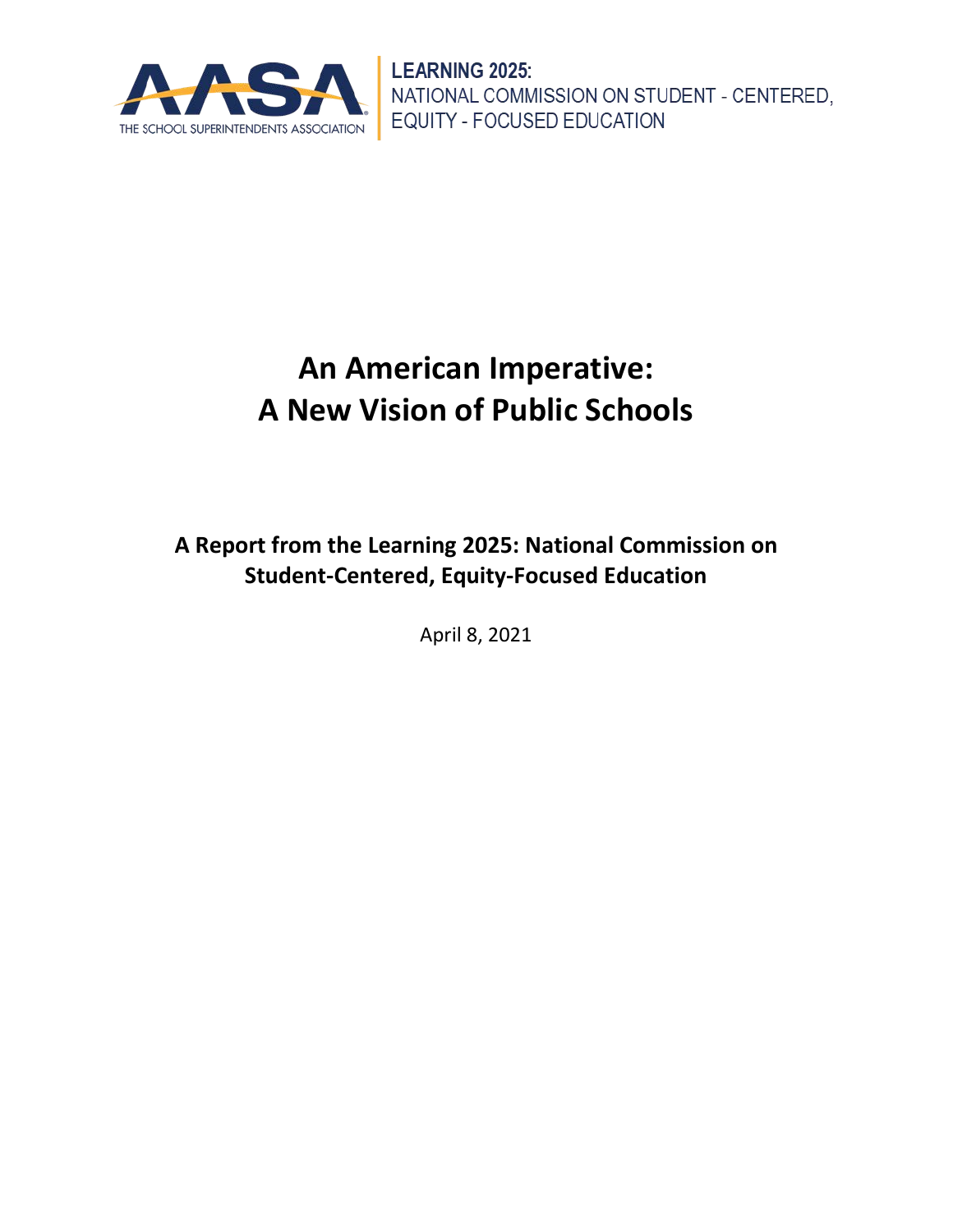

**Chairpersons**: Dan Domenech, AASA, and Bill Daggett, Successful Practices Network **Facilitators**: Ray McNulty, SPN, and Mort Sherman, AASA **Team Support**: Todd Daggett, SPN; Valerie Truesdale and Debbie Magee, AASA

### **Commissioners**

**Gustavo Balderas** Superintendent Edmonds School District

**Gregg Behr** Executive Director The Grable Foundation

**Luvelle Brown** Superintendent Ithaca City School District

**Pamela Cantor** Founder Turnaround for Children

**Brenda Cassellius** Superintendent Boston Public Schools

**Michael Conner** Superintendent Middletown Public Schools

**Sharon Contreras** Superintendent Guilford County Schools

**Gladys Cruz** Superintendent Questar III BOCES

**Deborah Delisle** CEO/President Alliance for Excellent Education

**MaryEllen Elia** Former State Commissioner New York Department of Education

**Karen Garza** CEO Battelle for Kids

**Benjamin Heuston** Executive Director Waterford.org

**Kathy Hoffman** State Commissioner Arizona Department of Education

**Sam Houston** President/CEO North Carolina Science, Mathematics, and Technology Education Center

**Ann Levett** Superintendent Savannah-Chatham County Public School System

**Khalid Mumin** Superintendent Reading School District

**David Schuler Superintendent** Township High School District 214

**Bart Rocco** Grable Fellow The Grable Foundation

**Bille Rondinelli** Grable Fellow The Grable Foundation

**Malbert Smith CEO** MetaMetrics

**Aaron Spence** Superintendent Virginia Beach City Public Schools

**Stuart Udell** CEO Achieve3000

**Tom Vander Ark** CEO Getting Smart

**Steven Webb** Former Superintendent Vancouver Public Schools

**Kristi Wilson, AASA President** Superintendent Buckeye Elementary School District

**Jessie Woolley-Wilson** CEO DreamBox Learning

**Kelly Young** President Education Reimagined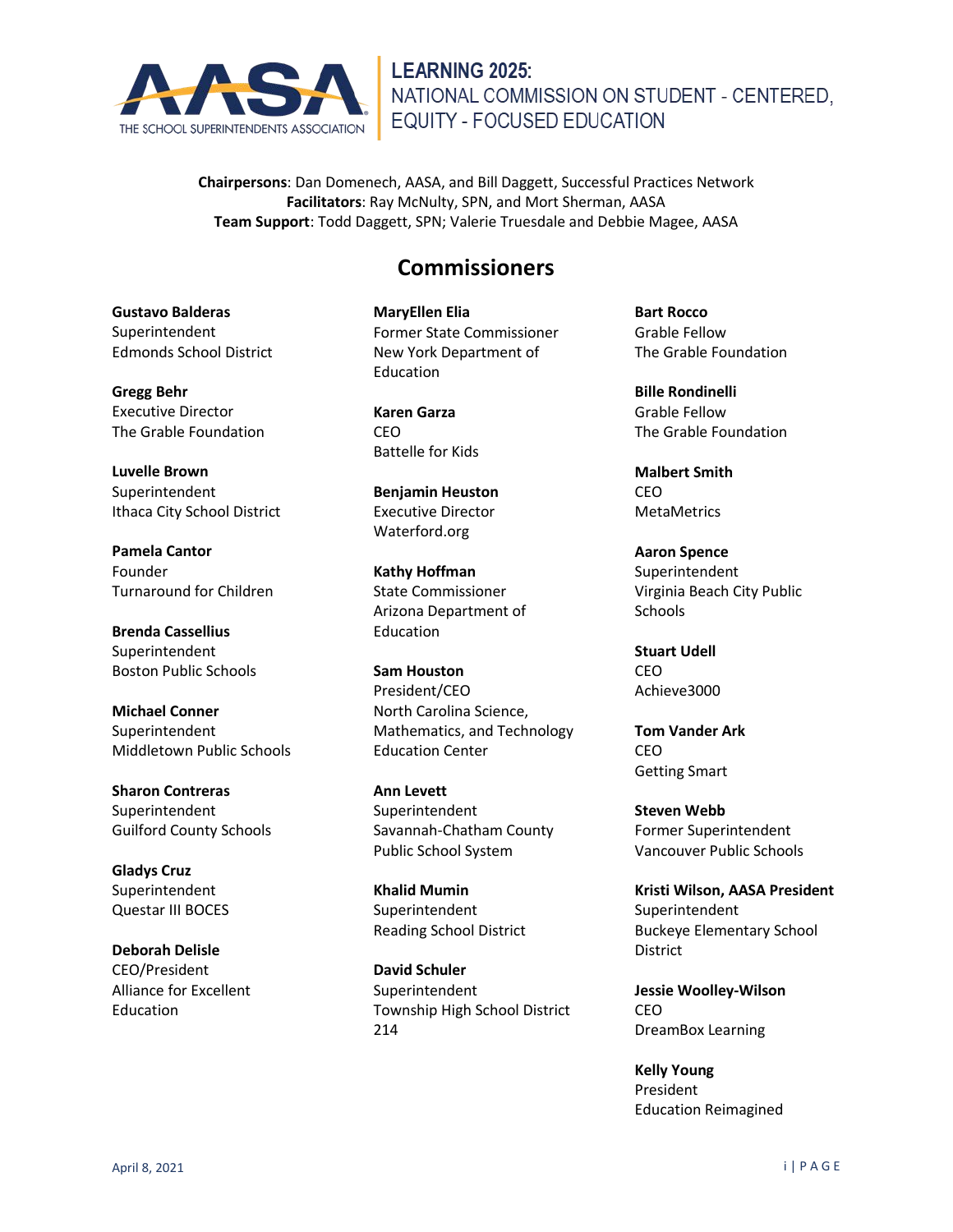

# **Dedication**

*For Educators*

We dedicate this effort to the indefatigable educators who courageously persist, adapt, and do whatever it takes to care for learners. We salute and thank you.

As we met as a Commission to identify how education must change to improve outcomes for ALL learners, restoring the joy and honor of your work was equally present in our minds and objectives. We believe that the recommendations that follow will have the intended effect of further supporting and encouraging you to merge your gifts with resources that will enhance your efficacy and service to learners and allow for work that is fulfilling, deeply meaningful, and exhilarating.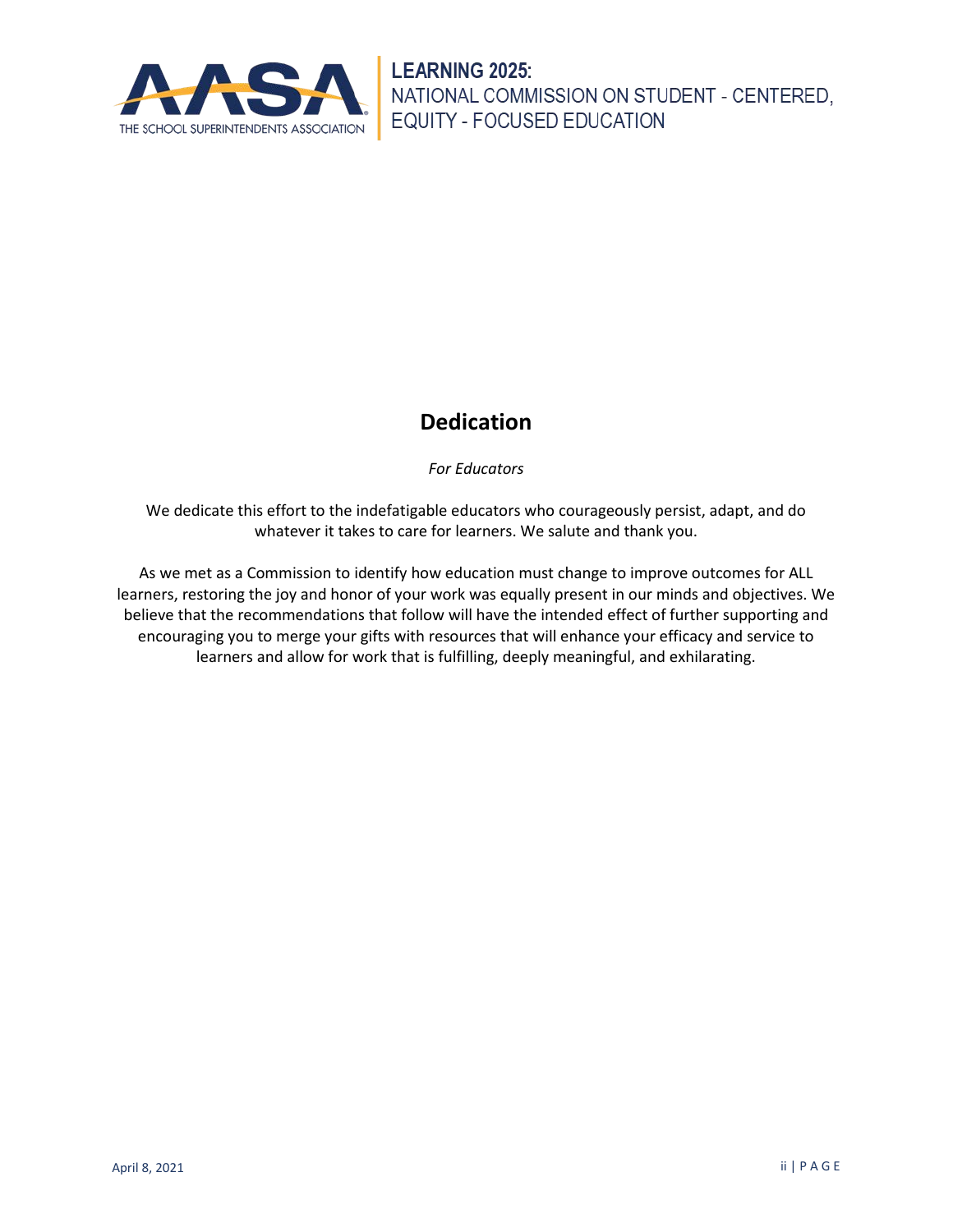

# **Table of Contents**

| Realizing Our Vision for School Redesign: Operationalizing Three Core Components of Systemic Change  4 |  |
|--------------------------------------------------------------------------------------------------------|--|
|                                                                                                        |  |
|                                                                                                        |  |
|                                                                                                        |  |
|                                                                                                        |  |
|                                                                                                        |  |
|                                                                                                        |  |
|                                                                                                        |  |
|                                                                                                        |  |
|                                                                                                        |  |
|                                                                                                        |  |
|                                                                                                        |  |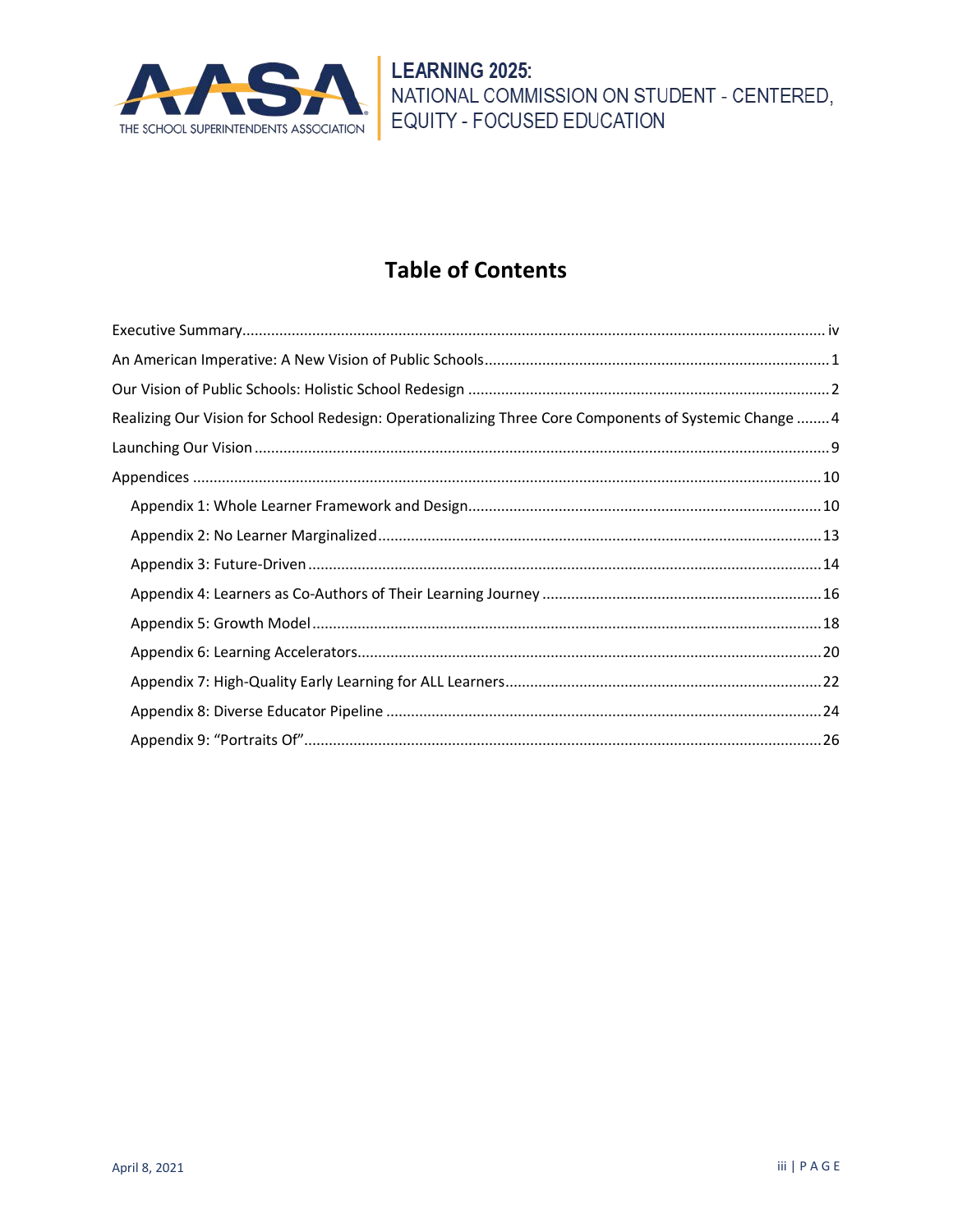

### **Executive Summary**

<span id="page-4-0"></span>The Learning 2025: National Commission on Student-Centered, Equity-Focused Education—a collective of thought leaders in education, business, community, and philanthropy as convened by AASA, The School Superintendents Association—calls for holistic redesign of the public school system by 2025.

The COVID-19 pandemic has served as a forcing function. It has exposed the severity of systemic inequities and injustices that impact Americans and jeopardize the very core of our republic. It has also presented an opportunity to *finally* reshape schools to meet ALL Whole Learner needs for optimized achievement.

The Commission believes the time for action is now. Educators across the country continue to adapt to a hybrid school model and create plans to recoup pandemic-induced learning loss. As they do, we ask educators to seize this opportunity to realize our vision of holistic school redesign.

The full Commission report articulates in detail our vision, which is intended to function as guardrails for specific change while also empowering districts and schools to tailor plans to the needs of their learners, educators, and communities. We have identified three core components and corresponding essential areas of systemic school redesign. As leaders, teachers, and students work to realize this vision, all must play an active role in redesigning systems, reengineering instruction, and co-authoring the learning journey.

Our vision of systemic redesign is as follows:

- 1) **Culture**: Systemic redesign must happen within an intentional, relationships-based culture that is:
	- a. *Whole Learner Focused*: The entire system must attend to the social, emotional, cognitive, mental health, and trauma-based needs of ALL learners.
	- b. *No Learner Marginalized*: ALL children, families, and staff must be embraced, valued equally, and served with equity—regardless of race, ethnicity, religion, sexual orientation, gender, socioeconomic circumstance, or disability.
	- c. *Future-Driven*: Schools must routinely anticipate forthcoming changes in the career, social, economic, and technological landscapes to inform all decisions today.
- 2) **Social, Emotional, and Cognitive Growth Model**: Learning must entirely reorient around the learner.
	- a. In order to meet ALL learners' social, emotional, and cognitive needs, instruction and learning must happen on a growth model continuum, where *data analytics*, *planning*, *learning*, and *evidence of learning* operate in a feedback loop to personalize learning.
- 3) **Resources**: Panels of school, association, state, and federal leaders must convene to determine how to unlock resources to meet ALL children's Whole Learner needs in the following categories:
	- a. *Learning Accelerators*: Broadband must be deemed a public utility so that ALL learners have access to the technologies necessary to access and accelerate learning.
	- b. *Aligned Community Resources*: To meet Whole Learner needs, educators, learners, and learners' families must have access to a robust, multi-tiered system of supports.
	- c. *High-Quality Early Learning for ALL Children*: ALL children must engage in high-impact early learning to prepare them to function as co-authors of learning in their K-12 journey.
	- d. *Diverse Educator Pipeline*: Educators and staff must represent the learners, families, and communities they serve so that true culturally responsive learning is possible.

We invite all who love children and care about both their futures and the future of our nation to join us in this American imperative.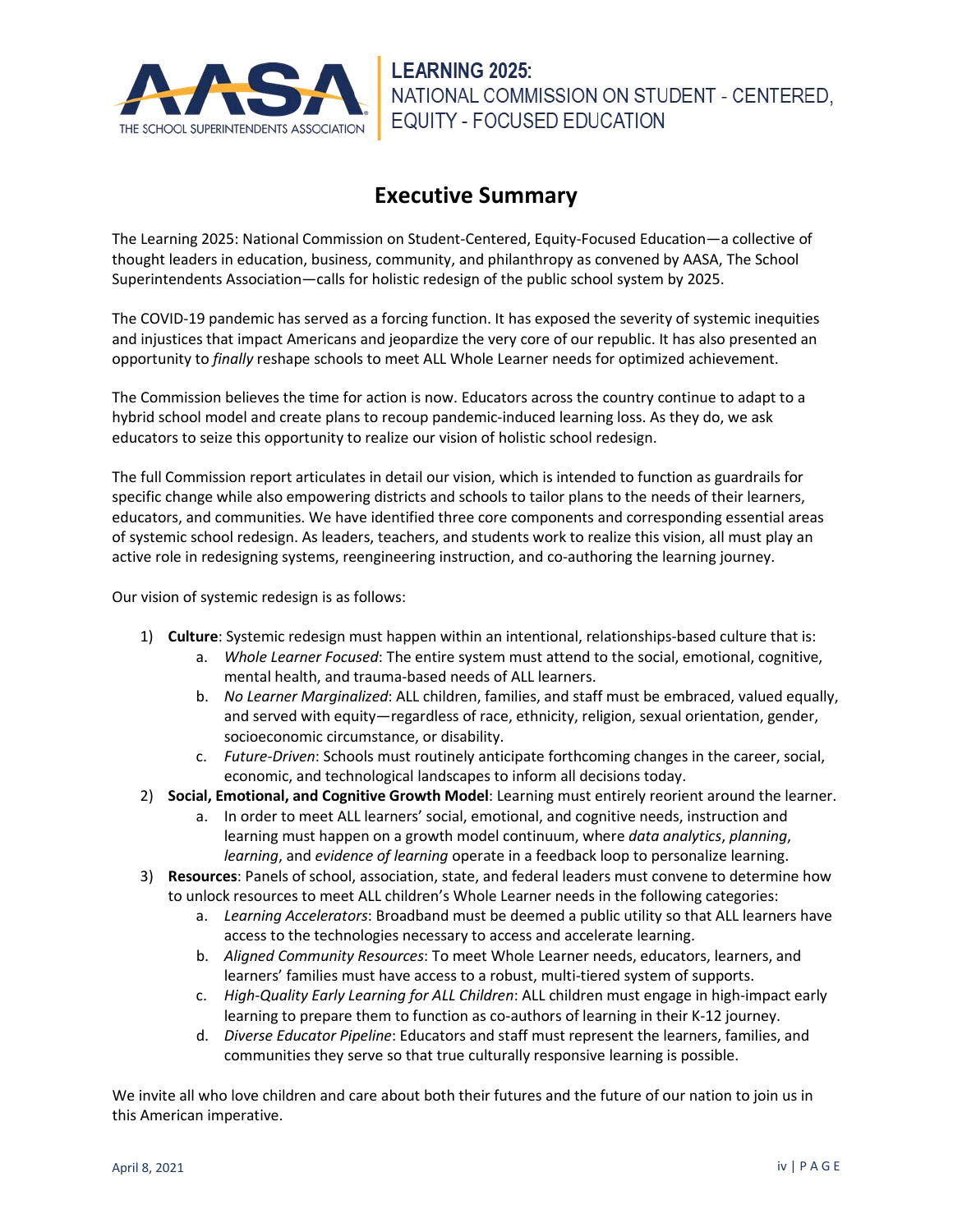<span id="page-5-0"></span>

# **An American Imperative: A New Vision of Public Schools**

#### **A Public School System—and a Nation—at Inflection Point**

We as a nation are painfully divided and facing a series of systemic and cultural crises. The COVID-19 pandemic laid bare profound issues that we have known about for decades but have addressed with only minimal success. Confronting and overcoming long-brewing racial, economic, and social injustices and disparities so that we may promote and safeguard healthy civic participation for all is the imperative of our day. These challenges require that all Americans consider their role in protecting our republic and forming a more perfect union for all citizens.

For educators, these challenges demand that we evolve the public school system so that it can equitably and effectively meet the needs of ALL learners—from those children who have been systematically marginalized to those with disabilities to those who benefit from more independence, and all in between. Action has never been more urgent or consequential. Superintendents, building principals, teachers, school boards, teachers unions, and community leaders all must accept responsibility for addressing our nation's challenges and play a central role in defining and leading systemic change in our districts and schools. Achieving this level of accountability will ask all of us to redefine our roles and responsibilities in the education system.

To articulate a call to action and a shared vision for public educators, AASA convened the Learning 2025: National Commission on Student-Centered, Equity-Focused Education. This report holds recommendations for school transformation from the Commission's thought leaders in education, business, community, and philanthropy. It captures a new vision of public schools as ecosystems of future-driven, rigorous, energetic, and culturally vibrant learning, where leaders, administrators, teachers, learners, families, and communities all play a role in redesigning the system, reengineering instruction, and co-authoring the learning journey. The recommendations require that educators are empowered and equ[i](#page-32-0)pped to meet Whole Learner<sup>i</sup> needs by personalizing and customizing instruction and coordinating resources to support ALL children's overall growth and well-being.

The Learning 2025 Commission recommendations are intended to clarify a critical imperative for superintendents, school leaders, school boards, unions, and community leaders. While calling for holistic redesign of our schools, this report provides guardrails for change and simultaneous calls for empowerment of districts and schools to enact change in ways best suited to the unique circumstances of their learners, families, and communities. Change of the scale we believe is necessary to meet ALL learners' needs and prepare them for well-being, self-sufficiency, and success must be evolutionary and incremental and will take several years. Therefore, this report recommends a multi-year transition plan. Lastly, the report will lead to the identification of a culturally representative sample of Demonstration Sites from across the United States. Each will be the subject of a case study designed to guide schools,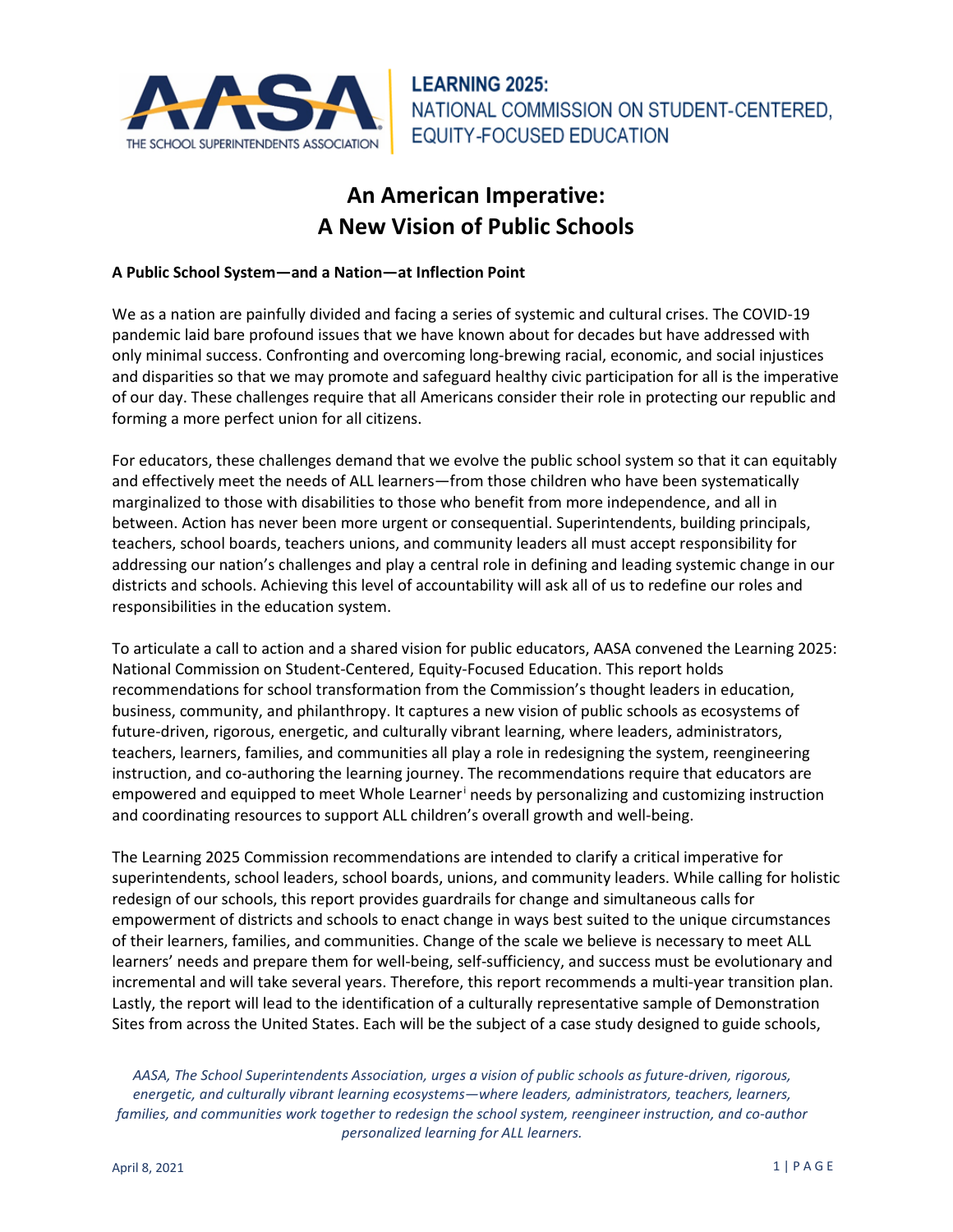districts, and regions in realizing the vision articulated in the Commission's recommendations. Policy support from local, state, and national leaders will be integral to the overall effectiveness and success of operationalizing this vision.

We have an opportunity to *finally* bring our schools into the future and transform them into nimble systems that can personalize and customize instruction and supports for ALL learners, while simultaneously restoring dignity and honor to teaching and reigniting the joy of learning for all. We invite you to join us in this American imperative.

# **Our Vision of Public Schools: Holistic System Redesign**

<span id="page-6-0"></span>We believe there is no time for ad hoc or piecemeal changes to our schools. Rather, our vision calls for holistic redesign of the public school system by 2025. To articulate this vision, we as Commissioners applied our experience; our own research and the research of others; our understanding of how technology will continue to transform how we learn, work, and live; and what we know must change so that we can educate in a way that prepares ALL children for healthy lives, lifelong learning, productive civic engagement, self-sufficiency, and career fulfillment—in *their* future worlds.

As we defined our vision of holistic school redesign, we were guided by a core belief that schools must operate as the heartbeat of the country we want and believe in—a country where freedom, justice, and opportunity are extended to everyone, without question, qualification, or exception. We achieve this only when educators stand firmly against the marginalization of any child and steadfastly in favor of building a new system capable of meeting ALL children's Whole Learner needs equitably. Schools must be culturally responsive, culturally representative, and inclusive incubators of honest, courageous discourse about the issues most important and sacred to the well-being of our country and democracy, such that learners grow into committed stewards of a country and world where marginalization, racism, racial and ethnic injustices, and any and all discriminatory practices are rooted out and eradicated.

#### **Building a New System of Leading, Teaching, and Learning**

At the center of our vision are the three most critical functions for realizing systemic change: leading, teaching, and learning. Districts will still have the discrete positions of administrators, teachers, and students. If we are to *finally* and *actually* deliver learner-centered, equity-focused education to ALL learners, then we must experience a paradigm shift in how those in these positions function. While superintendents maintain the lead responsibility for systemic redesign, everyone in the learning ecosystem must lead, teach, and learn. Specifically, where administrators once managed and led, teachers once taught, and students once received instruction, all of those in these positions must—to varying degrees—play a role in redesigning the school system, reengineering instruction, and coauthoring learning. While administrators, teachers, and learners will have a primary focus, as depicted in Figure 1, all will be vital to the successful transformation of their schools and districts and our education system writ large.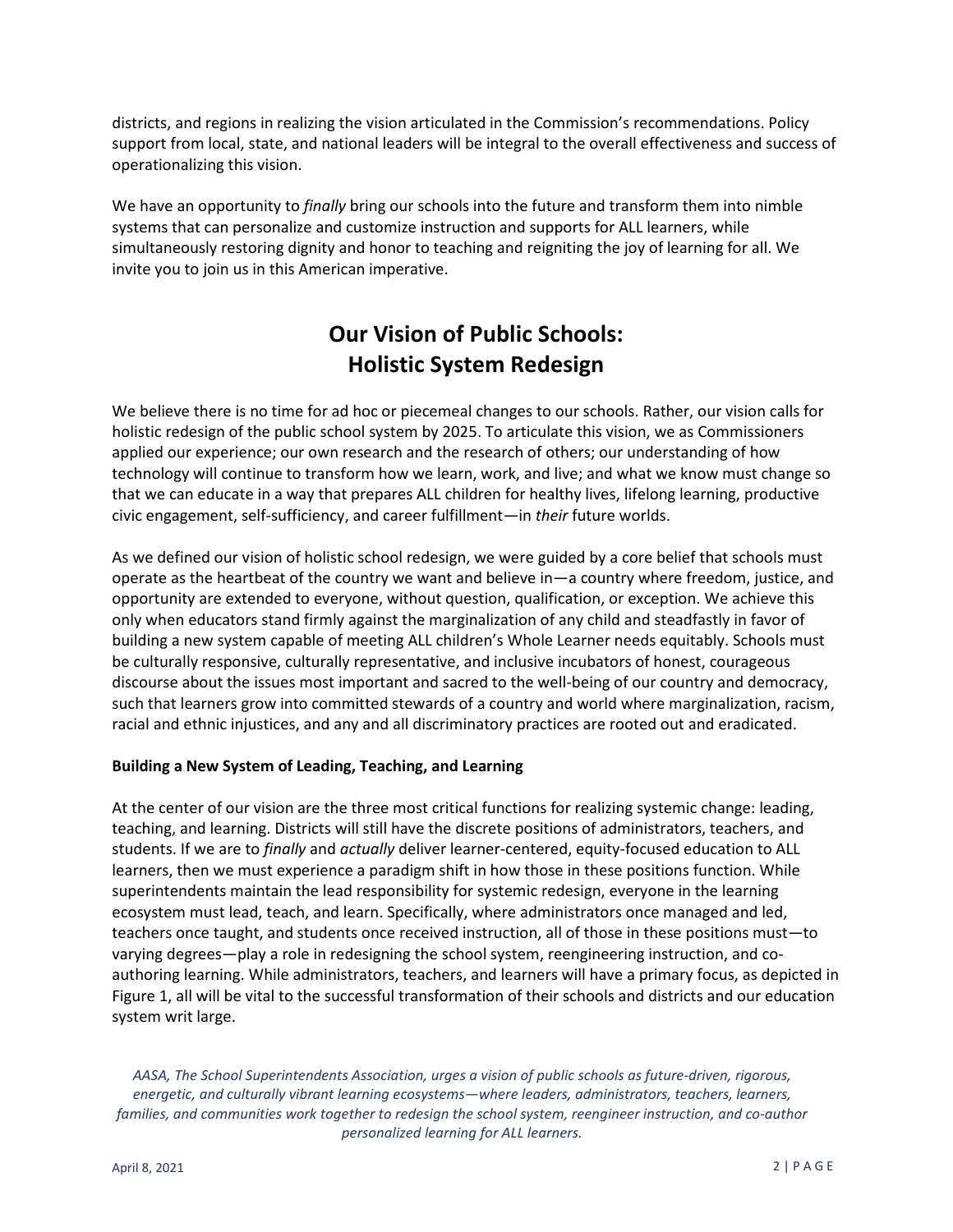

Source: AASA Learning 2025 Commission

**Figure 1.** Leaders, teachers, and learners will all play a role in the three functions of redesigning systems, reengineering instruction, and co-authoring the learning journey. Leaders will be primarily focused on system design, teachers on engineering instruction, and learners on co-authoring their personalized learning journeys.

From this functional center, a new system of learning must emerge. Figure 2 illustrates three core components and their corresponding essential areas that must be present and addressed in any school system and community in order to meet our vision.



**Figure 2.** The realization of our vision is contingent upon everyone in the learning ecosystem—leaders, teachers, administrators, support staff, learners, families/caregivers, and community members—working coherently toward the same goals captured in this visual. The three core components—Culture; Social, Emotional, and Cognitive Growth; and Resources—are interrelated and work interdependently to create a holistically redesigned school system.

While the components and corresponding essential areas are requisite for holistic transformation, they are intended as the structure from which districts can build out systemic change tailored to the specific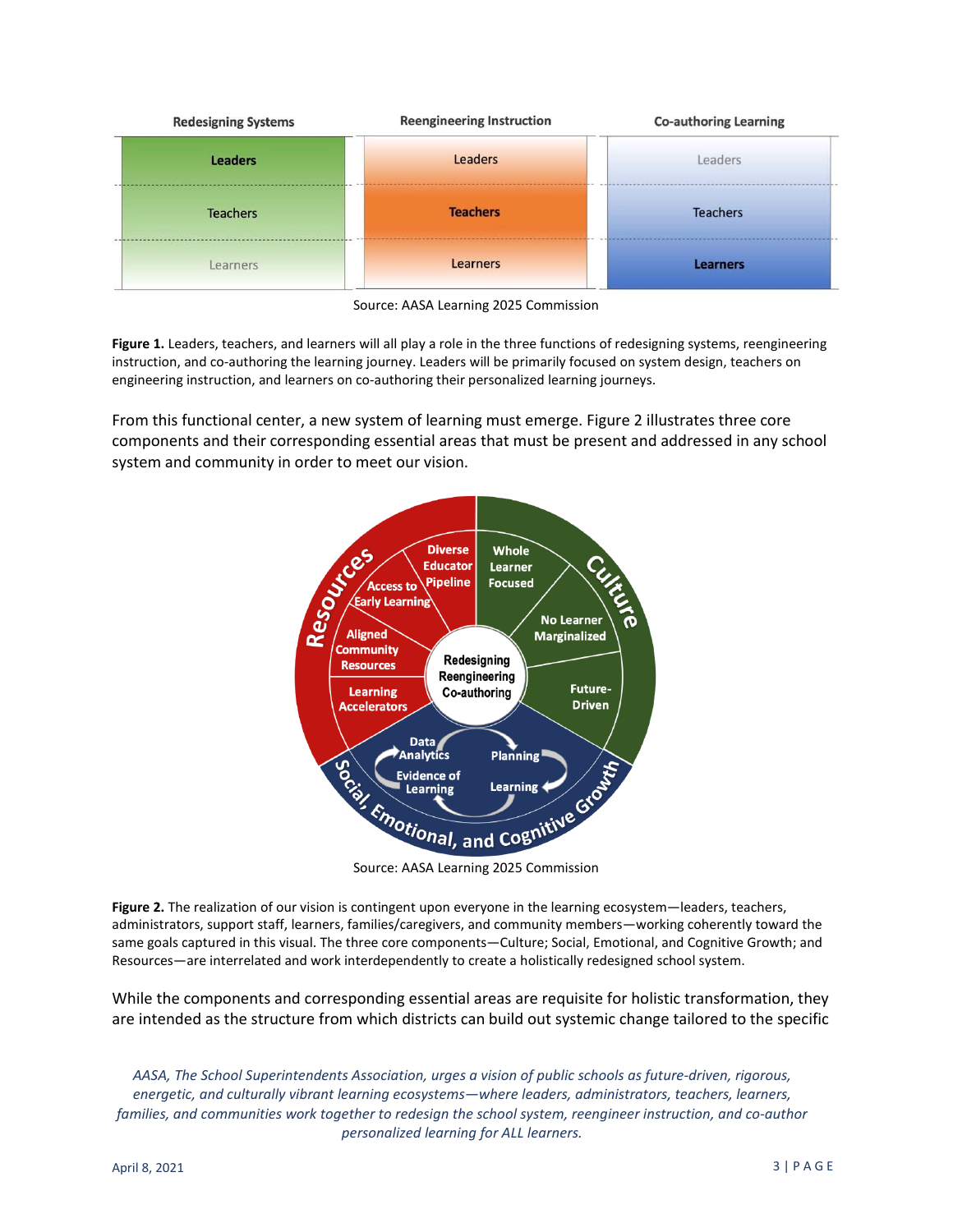circumstances of their schools and communities. As a Commission, we believe that one-size-fits-all solutions must no longer be tolerated. Instead, districts and schools must be liberated to apply practices that work for *their* learners, families/caregivers, staff, and communities as they realize this vision.

Those of us in official leadership roles must rise to the occasion and spearhead, enable, inform, and shape the fulfillment of this vision. Doing so will require that leaders graduate from searching for consensus to molding consensus. They must also adopt and model a mindset of leadership as disposition, not position, and in turn solicit and elicit leadership, innovation, and support from all relevant stakeholder groups: learners, families/caregivers, communities, educators, support staff, boards, and administrators.

# <span id="page-8-0"></span>**Realizing Our Vision for School Redesign: Operationalizing Three Core Components of Systemic Change**

The three core components of systemic change in our vision are: 1) Culture, 2) Social, Emotional, and Cognitive Growth, and 3) Resources. Within these components are corresponding essential areas that learning communities must build into and address in their new systems.



#### **Component 1: Culture**

Source: AASA Learning 2025 Commission

Systemic redesign must happen within an intentionally created, relationships-based culture. The three essential areas of culture in our vision are as follows: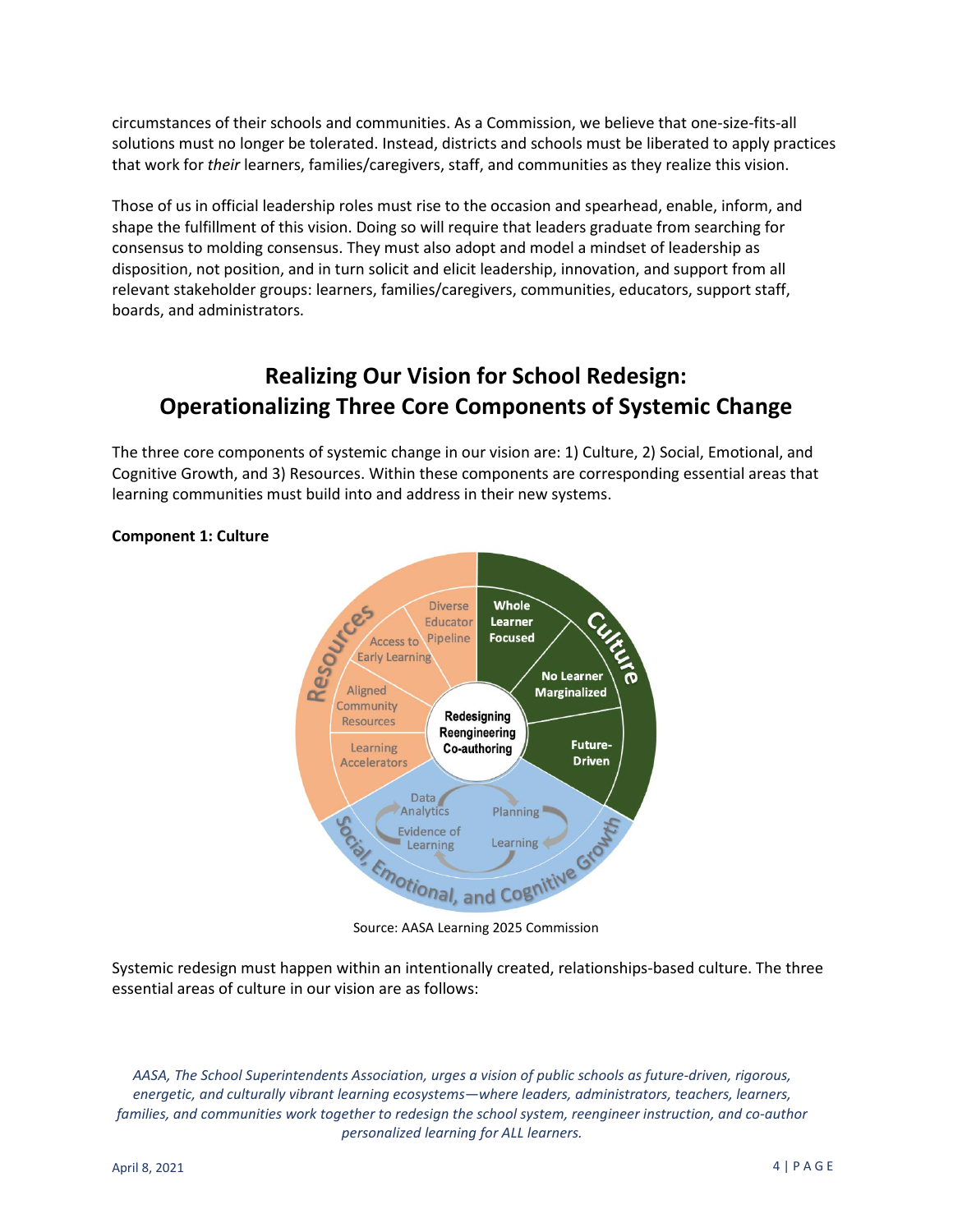- 1) *Whole Learner Focused*: To address the needs of the Whole Learner, the entire system must attend to the social, emotional, cognitive, mental health, and trauma-based needs of ALL learners. This is possible when schools are a safe haven where everyone feels a sense of belonging; schools are a place where learners' curiosities are stoked, their gifts and talents are unearthed and encouraged, and their love of learning is untapped so that learners may sustain success and well-being throughout their lives; the system adjusts to the needs of the learner, rather than forcing the learner to adjust to it; and the importance of and need for all relevant developmental relationships—learner-teacher, learner-learner, staff-staff, educatorsparents/caregivers—are emphasized to foster the trust that predicates a Whole Learner focus. See Appendix 1.
- 2) *No Learner Marginalized*: When we say the system must enable meeting the needs of and fostering growth for "ALL learners," we mean ALL—and especially the Black learners, Indigenous learners, and learners of color who have historically been the most marginalized. We believe this is possible only in a culture where all children, families, and staff are embraced and valued equally, regardless of race, ethnicity, religion, sexual orientation, gender, socioeconomic circumstance, or disability. Public schools must serve as pillars of antimarginalization<sup>[ii](#page-32-1)</sup> and systemic equity<sup>iii</sup>—where ALL children are loved and respected; viewed for their humanity, boundless potential, agency in their lives, and vital and valued role in our nation; supported by a personal advocate across their learning journey; and provided the equity required to put them demonstrably on a path of well-being, success, and fulfillment. See Appendix 2.
- 3) *Future-Driven*: Many of today's school practices and processes were born from the 20thcentury industrial model of education. As a result of these legacy practices and processes, we too often teach outdated skills that prepare learners for *our* past, not *their* futures. This simply cannot persist. We must redesign schools and reengineer learning through a future lens. This means filtering decisions through an awareness that the world our learners will navigate as adults will be evermore transformed by rapid technological advancements, artificial intelligence, cloud computing, and more. We must pay close attention to the evolving implications and fundamental shifts technology has on our workplaces, homes, and society and adapt what and how we instruct accordingly.

A school culture that is future-driven will routinely look into the future to anticipate forthcoming changes in the career landscape. We must then use these insights to inform the skills we teach, the technologies we use to teach, and the career pathways we introduce to learners today. This will also require creating new and eliminating old post-secondary pathways and/or adapting curricula as necessary to remain relevant to learners' futures—as it is through relevance that we can engage and challenge our learners to reach high expectations. See Appendix 3.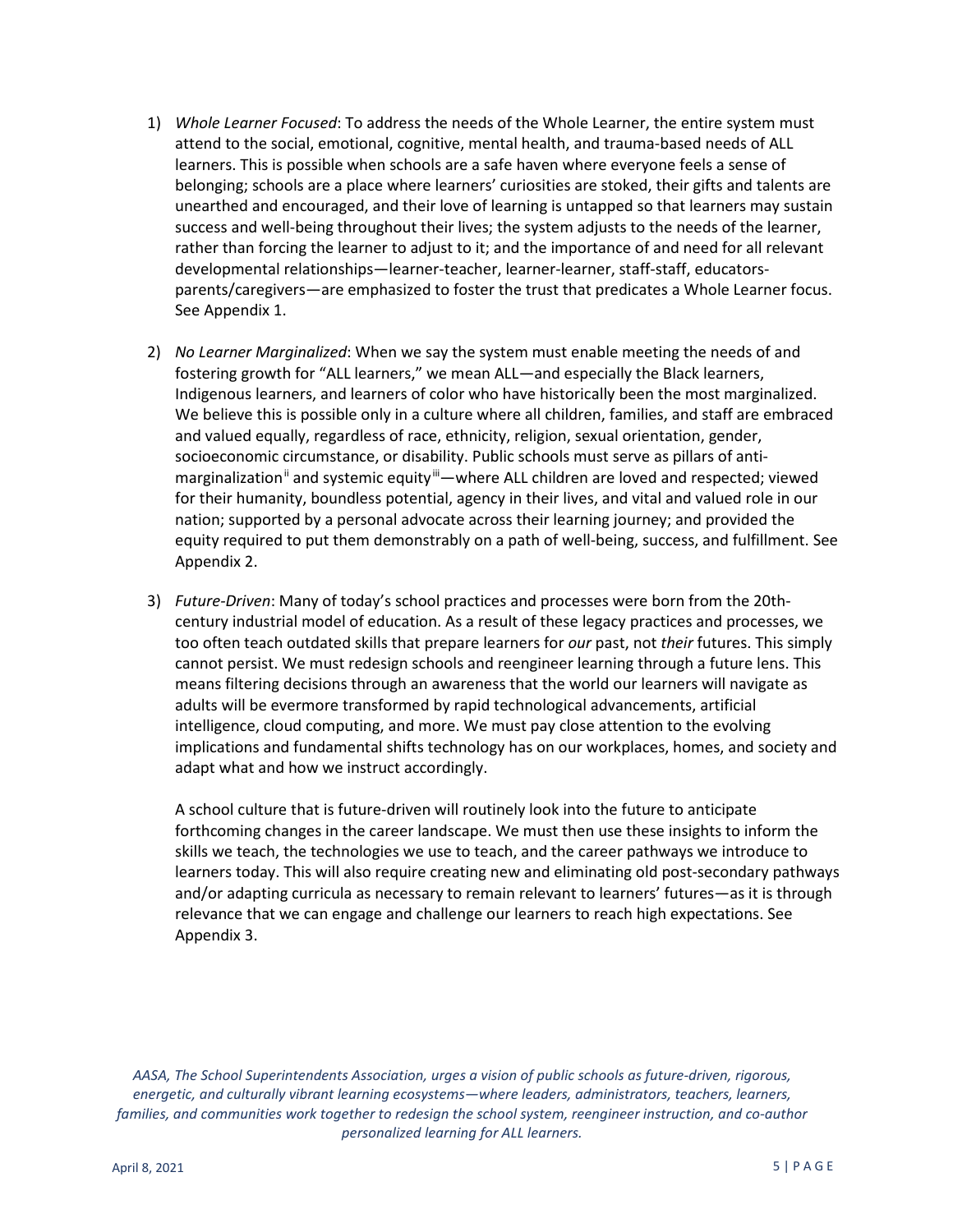#### **Component 2: Social, Emotional, and Cognitive Growth**



Source: AASA Learning 2025 Commission

Systemic redesign must encompass the reengineering of teaching and learning to reorient around the individual learner. In our vision, learners are co-authors of their learning journey; they are empowered agents, continually invited and habituated to voice their Whole Learner needs and preferences and their interests and passions so that educators can adapt instruction to them. Blanket instruction that stops short of incorporating the individual social, emotional, and cognitive growth needs of learners is insufficient to prepare them for lifelong success and well-being. See Appendix 4 for detail on the "learner as co-author" concept.

#### *A Social, Emotional, and Cognitive Growth Model*

True personalized learning is possible only when teachers instruct and assess and learners learn on a growth model continuum. This is achieved when *data collection and analysis*, *planning*, *learning*, and *evidence of learning* work in a constant feedback loop so teachers can: 1) bring more precision to personalized instruction and learning, and 2) routinely engage learners and their parents/caregivers in data-driven conversations about the learners' growth and dynamic learning plans. Furthermore, we must use multiple forms of formative and summative evidences of learning—including tests, learner portfolios, demonstrations, and rubrics—to capture learners' social, emotional, and cognitive growth. Educators must be liberated to use grade-/age-based or alternative groupings as appropriate for learning and to apply supports targeted to the specific needs, interests, learning styles, aptitudes, and gifts of learners. School leaders must also be empowered to overhaul schedules and learning calendars to unlock as much cognitive, social, and emotional learning and support as possible. See Appendix 5.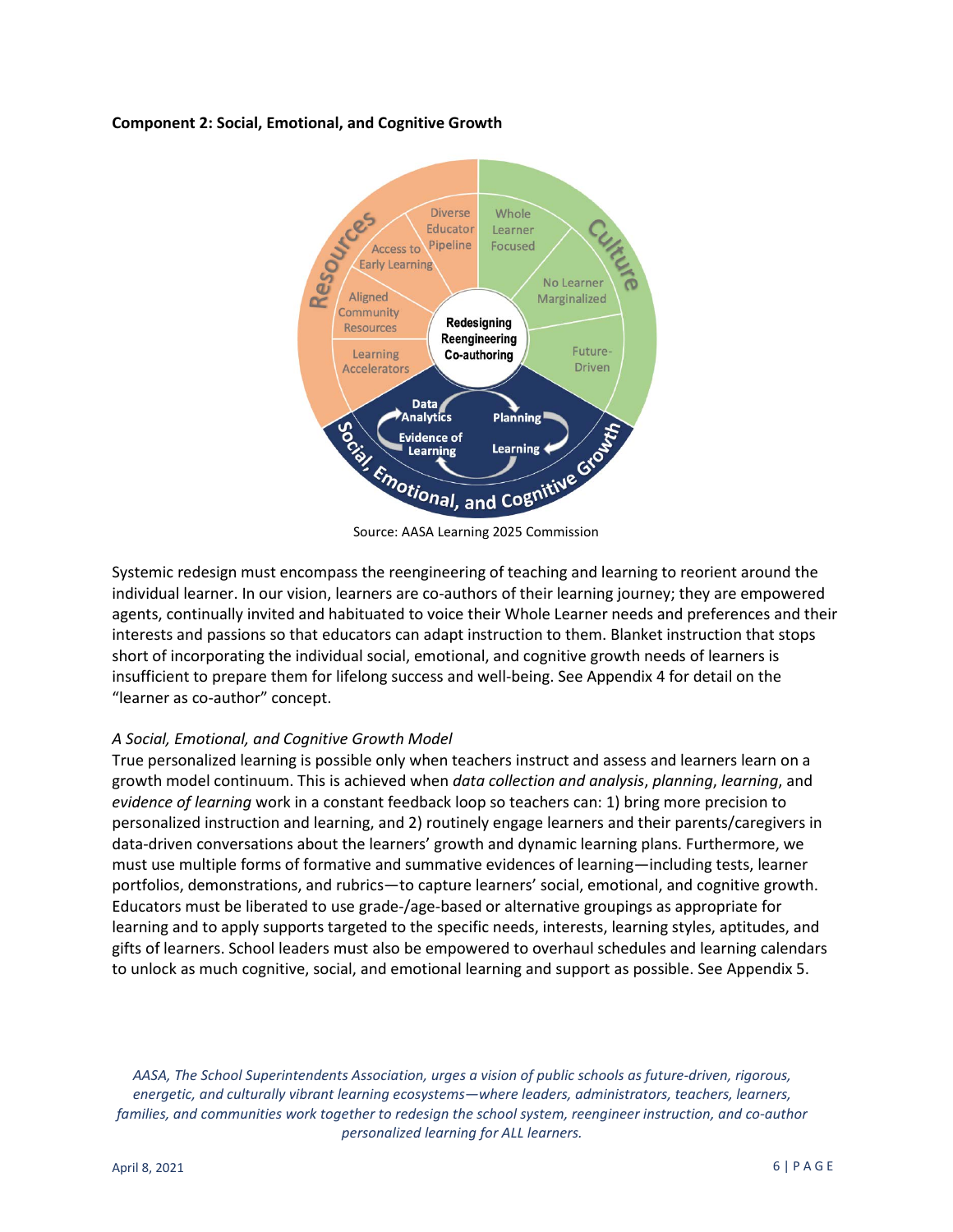#### **Component 3: Resources**



Source: AASA Learning 2025 Commission

In our vision, resources will be most effectively allocated when learner voice is proactively sought and incorporated into decisions at the classroom, school, district, and board levels. Hindrances to accessing or utilizing the resources learners need must be removed. We recommend that communities convene a panel of school, association, state, and federal leaders to identify and develop an action plan to eliminate stifling requirements that would otherwise inhibit progress toward learner-centered and equity-focused education. Educators and business leaders must also create consensus with policymakers around the urgent need for successful practices to drive policy—not the other way around.

We see the following areas as most critically in need of adequate resourcing to achieve specific, visionaligned goals:

1) *Learning Accelerators*: In our vision, the multiplier effect of technology—used in combination with intentional and future-driven teaching and learning—is unleashed so that schools and educators can function as accelerators of learning for ALL children. To this end, technologies must be embraced for their potential and interwoven into the fabric of school systems in order to unlock a "learn everywhere" model and support and sustain high-impact, engaging, and learner-centered learning across in-person, remote, and hybrid learning modalities. Importantly, schools must ensure that technologies tangibly enhance teaching and learning and are optimized for the greatest benefit and power they offer. A Learning Accelerator requires that educators and learners are comfortable leveraging data for personalized learning and evidence of learning. Achieving this level of technology competence will require embedded and ongoing professional development for educators. This vision for enhanced learning is possible when leaders: 1) ensure ALL learners have access to quality technology tools and broadband in both

*AASA, The School Superintendents Association, urges a vision of public schools as future-driven, rigorous, energetic, and culturally vibrant learning ecosystems—where leaders, administrators, teachers, learners, families, and communities work together to redesign the school system, reengineer instruction, and co-author personalized learning for ALL learners.*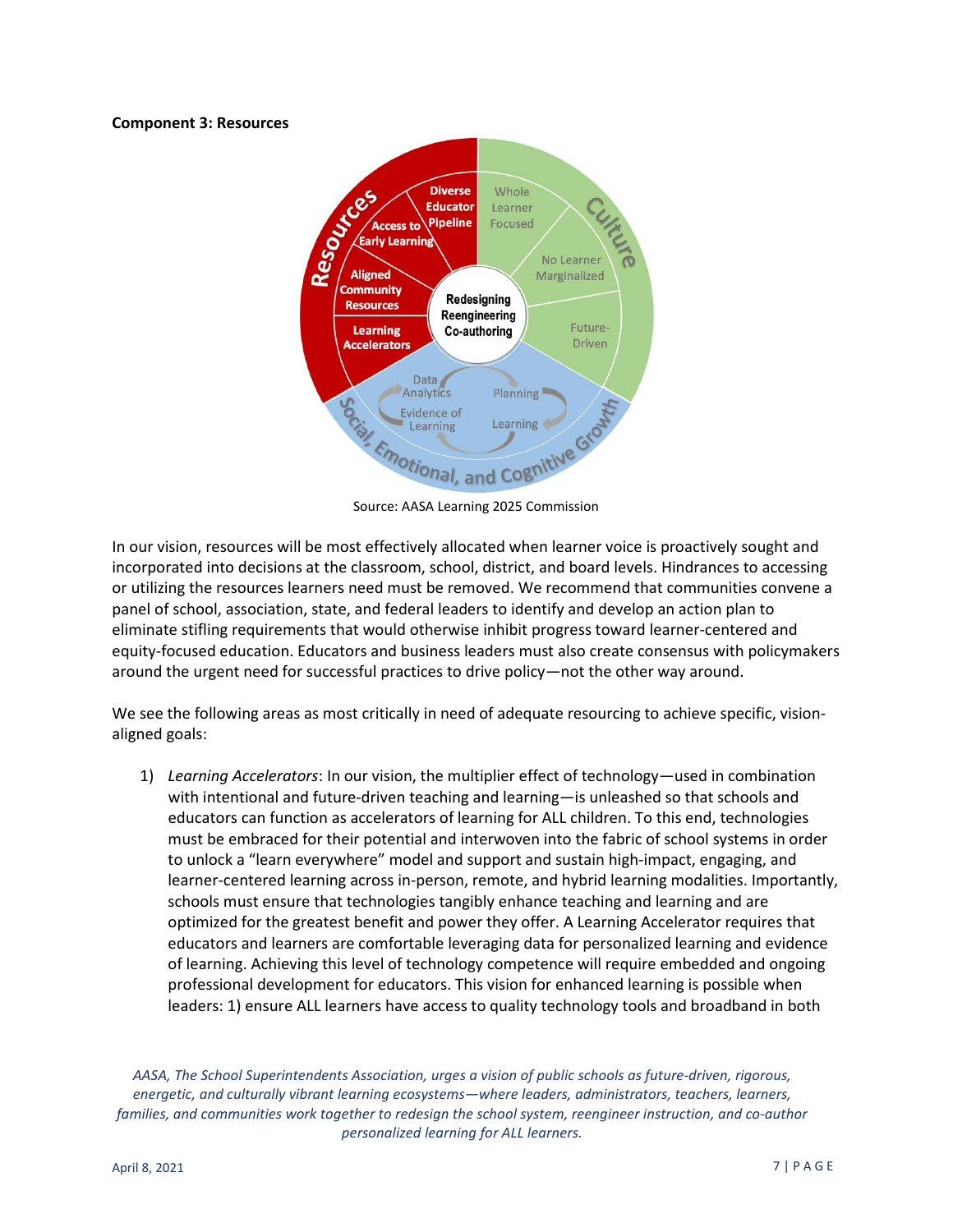school and their homes; and 2) steadfastly engage policymakers to designate internet broadband as a public utility. See Appendix 6.

- 2) *Aligned Community Resources*: For educators to meet Whole Learner needs comprehensively and with equity, the system must empower and enable all educators, learners, and learners' families to readily access a robust, multi-tiered system of supports. Such aligned resources will require that districts create community cabinets to coordinate internal and external supports and services. Educators must recognize the invaluable resources that families and community are, in that children learn more deeply when families and community members are actively involved in children's learning, school events, and post-secondary pathways. In order to leverage these invaluable resources, schools must transform into indispensable resources to the community at large (for example, by providing services and assistance, hosting communitybuilding and service-oriented events, and functioning as a hub of inclusion and strength).
- 3) *High-Quality Early Learning for ALL Children*: ALL children, regardless of geographic location or socioeconomic circumstances, must have access to high-quality early learning opportunities (preschool, homeschooling, community centers, etc.) that prepare them to function as coauthors of learning in their K-12 journey. This requires articulation of clear and observable outcomes of early learning, including social, emotional, and cognitive goals. Equity must feature prominently in these plans, as children's varying socioeconomic realities, developmental needs, parental preferences, and local community resources influence the range of options for a given child. Importantly, public schools must access funding to expand their mandate to include highquality early learning for ALL children. See Appendix 7.
- 4) *Diverse Educator Pipeline*: Districts must proactively assemble educators and staff who are representative of the learners, families, and communities they serve so that true culturally responsive learning is possible. In order to achieve this, we must rethink how we recruit, develop, promote, and support a diverse and inclusive talent pipeline to serve America's youth. Essential to this effort will be identifying constructive and tangible measures that will increase the status of being an educator. We must also partner with high schools and universities to open numerous and inclusive pipelines that feed into more pathways to become a certified educator.

To realize a vision for a diverse talent pipeline, we call for a nationwide effort to: 1) provide student loans to those who complete accredited teacher education preparation programs and teach in Title 1 schools (akin to a G.I. Bill for teaching), and 2) forgive student loans of educators who complete accredited principal preparation programs and serve as leaders in Title 1 schools (akin to a G.I. Bill for principals) in order to prioritize diversity and inclusion in the corps of educators who lead systemic change and serve America's children. See Appendix 8.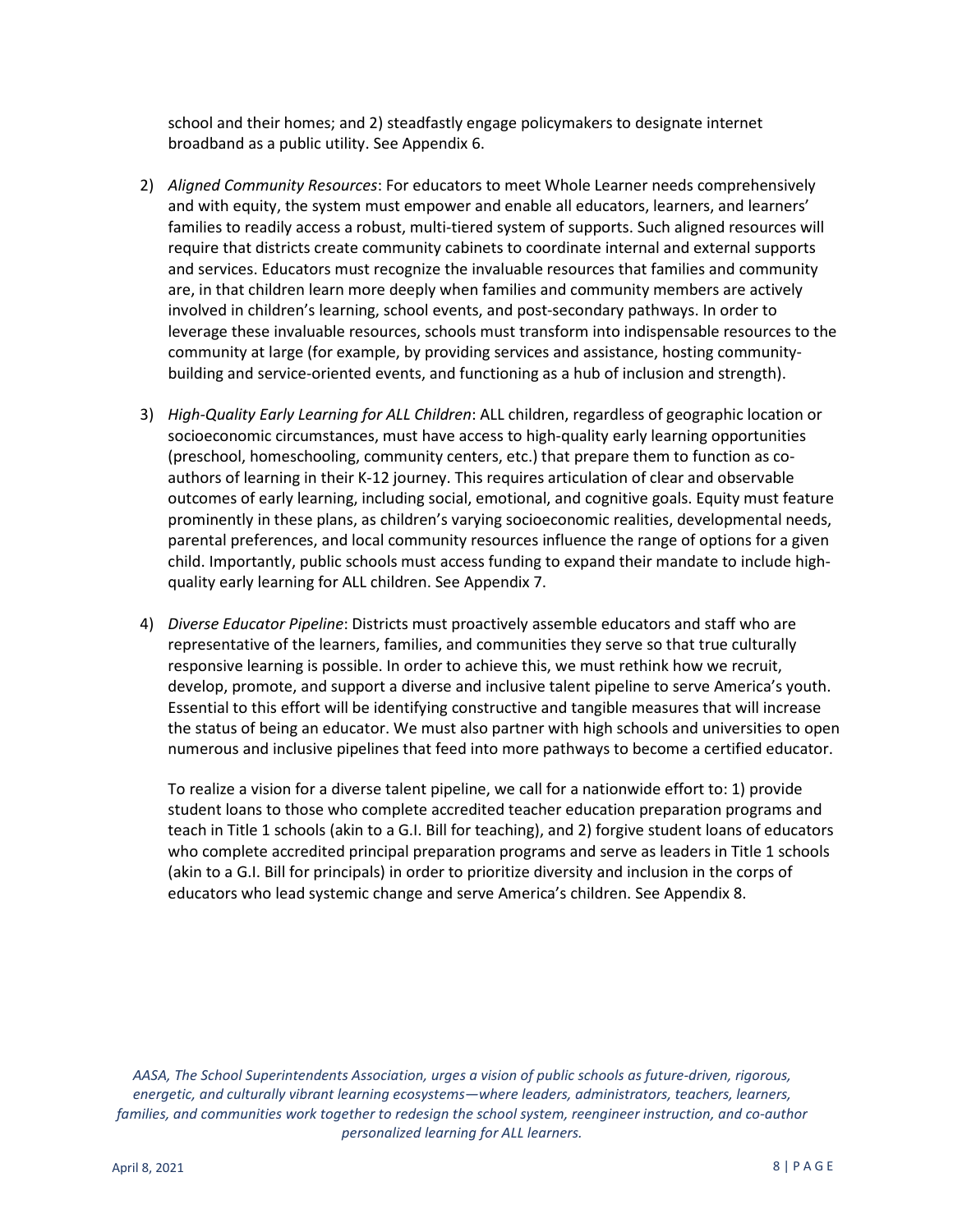# **Launching Our Vision**

<span id="page-13-0"></span>We as Commissioners of Learning 2025 commit to leading, promoting, and supporting the development and implementation of plans to operationalize the vision of holistic school redesign outlined herein. This work will predicate on two key developments: 1) the articulation of "Portraits Of" and 2) the identification of Demonstration Sites.

#### **Portraits Of: Learner, Educator, Educational Leader, and System**

Central to this work will be articulating the Portrait of a Learner, Portrait of an Educator, Portrait of an Educational Leader, and Portrait of a System in our vision of a system that can *truly* support learnercentered and equity-focused learning for ALL learners. These Portraits will serve multiple purposes: They will help educators visualize the new, future-driven outcomes of this transformative work (i.e., how the school system—and everyone in it, including family/caretakers, support staff, and community members—will operate and why once the vision is realized); how leaders, teachers, and learners will function in the system; and what learners will be capable of after graduating from the system. The Portraits will be leveraged to build the roadmap, expectations, and trackable metrics of holistic school redesign. See Appendix 9.

#### **Demonstration Sites**

AASA, in partnership with other national collaborative organizations, will identify Demonstration Sites that exemplify the actions expressed here to serve as models to districts and schools nationwide. Demonstration Sites must encompass those at Lighthouse, Aspiring, and Emerging stages of implementation for the purposes of scaffolding and optimizing learning for others. To serve as beacons from which other districts can learn, the Demonstration Sites will be supported, monitored, and asked to report annually through 2025.

We will identify Demonstration Sites at three interconnected levels:

- 1) *Lighthouse Sites*: Sites that exemplify the actions expressed here and can serve as models to other educators; build the list of necessary steps to realize our vision and enable and sustain deep, systemic change; and drive public policy at the national, state, and local levels. AASA and partners will share these sites' successful practices widely through video presentations and case studies. These sites will also be showcased at AASA's Learning 2025: National Commission on Student-Centered, Equity-Focused Education conference in 2022 and other AASA events.
- 2) *Aspiring Sites*: Sites with initiatives underway that position them with the potential to soon become Lighthouse Sites. AASA will facilitate a network of Aspiring Sites so that they can share their processes and practices with each other on an ongoing basis.
- 3) *Emerging Sites*: Sites that are early in their practices and processes and demonstrate potential to become Lighthouse Sites by 2025. AASA will support these sites in their work.

*AASA, The School Superintendents Association, urges a vision of public schools as future-driven, rigorous, energetic, and culturally vibrant learning ecosystems—where leaders, administrators, teachers, learners, families, and communities work together to redesign the school system, reengineer instruction, and co-author personalized learning for ALL learners.*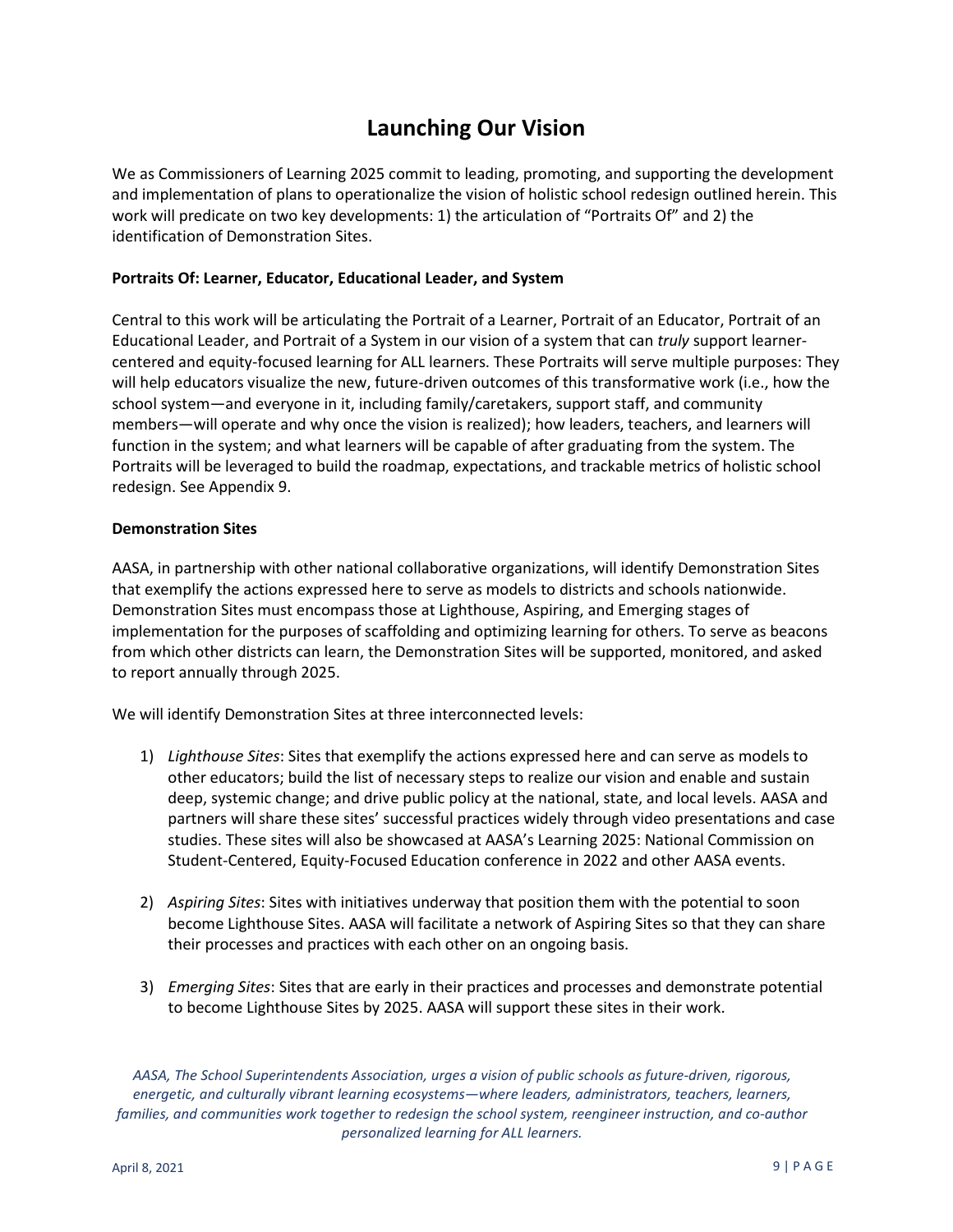# **Appendices**

<span id="page-14-0"></span>Appendices were drafted by subcommittees composed of Commissioners with area expertise. Each is designed to function as a standalone document. Certain elements and concepts are mentioned in multiple appendices. Such repetition captures the holistic and integrative nature of our vision, which is strengthened through the application of system-wide mindsets, processes, practices, and tools.

#### <span id="page-14-1"></span>**Appendix 1: Whole Learner Framework and Design**

When the Commission uses the term "Whole Learner," we intend it to encompass and extend beyond the "Whole Child" approach to education, where the entire learning system is designed to meet core needs for safety, critical thinking and cognition skills, literacy and numeracy, physical health, and social and emotional well-being. "Whole Learner" emphasizes an even more foundational concept: that leaders, educators, and practitioners in different disciplines—whether in schools or the larger community—must do whatever it takes for children to become lifelong learners capable of discovering, honing, and leveraging their strengths and navigating an always-evolving economic environment in order to lead mentally, emotionally, and physically healthy, fulfilled, self-sufficient, and productive lives.

We also believe that a Whole Learner focus must be firmly embedded in the school system's culture. Accordingly, we have established a framework to guide transformation to a learning environment that meets ALL children's Whole Learner needs. The seven elements of Whole Learner Framework and Design are: 1) positive developmental relationships; 2) environments filled with safety and belonging; 3) rich learning experiences and knowledge development; 4) development of skills, habits, and mindsets; 5) integrated support systems; 6) whole system supports for community-at-Large; and 7) broader growth measures of learner, school, and district success.

The seven elements are the result of scientific knowledge from diverse fields as to how to equitably support the holistic development of all learners. In many ways, the seven elements are not controversial and resonate with educators. However, despite positive associations, they have not yet been widely used to develop and create comprehensive learning settings; nor have they been fully integrated into schools to yield healthy development, learning, and thriving. Both historical traditions and current policy built on dated assumptions about school design, accountability, assessment, and educator development have impeded progress, as these constraints do not support robust implementation, let alone integration of the seven elements.

A Whole Learner focus has implications on all levels of the ecosystem, from the classroom to the school to the district to the larger macrosystems in which a school is nested. All must join together to produce an intentionally integrated, comprehensive, developmental enterprise committed to equity for ALL learners. While we list seven individual elements, they truly support learner needs, interest, talents, voice, and agency when they are integrated and reinforce each other. The aim of the elements is a context for development that is greater than the sum of its parts and is transformative, personalized, empowering, and culturally affirming for each learner.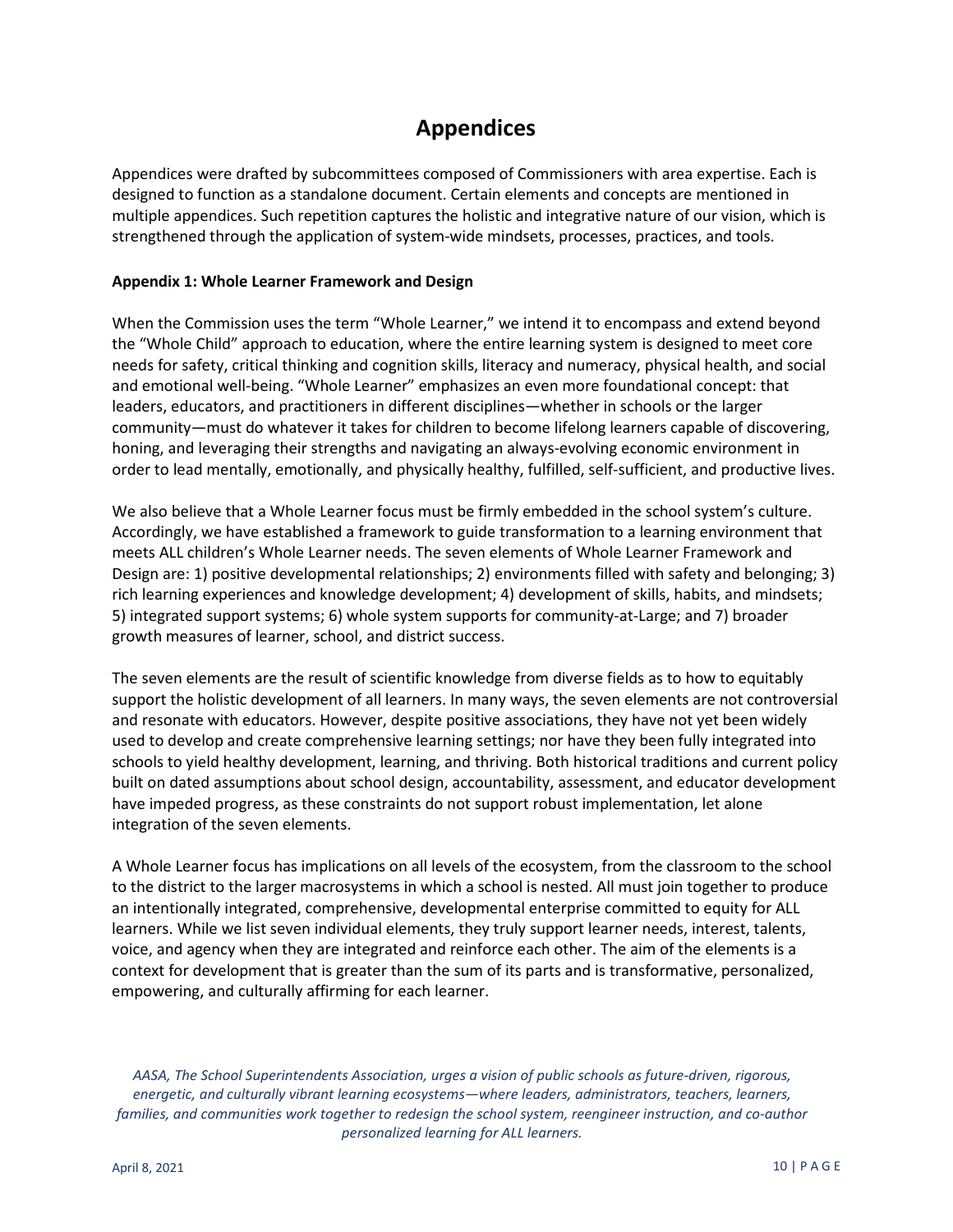The seven elements of Whole Learner Framework and Design are as follows:

- 1) *Positive Developmental Relationships*: The key characteristics of a developmental relationship include emotional caring and attachment, reciprocity, progressive complexity, and a balance of power. It is the type of relationship that can make you believe you can do something you didn't know you could do. The emotional connection is joined with adult guidance that enables children to learn skills, grow in their competence and confidence, and become more able to perform tasks on their own and take on new challenges. Children increasingly use their own agency to develop their curiosity and capacities for self-direction. Developmental relationships can both buffer the impact of stress and provide a pathway to motivation, self-efficacy, learning, and further growth.
- 2) *Environments Filled with Safety and Belonging*: Children will engage optimally and learn best when they feel physically, emotionally, and identity safe and when their cultures and values are represented in their learning communities. Learning communities that have shared values, routines, and high expectations and that demonstrate cultural sensitivity and communicate worth create calm and ignite the capacity for engagement and creativity. This means eliminating harmful practices such as negative stereotypes and biases, bullying or microaggressions, unfair discipline practices, tracking, and other exclusionary or shaming practices. Instead, co-creating norms; giving ownership to students over their bodies, choices, and learning; and having predictable, fair, and consistent routines and expectations for all community members creates a strong sense of belonging.
- 3) *Rich Learning Experiences and Knowledge Development*: Rich personalized learning experiences are those that fully engage and challenge learners across all disciplines. They build on learners' prior knowledge and experiences so that they may discover what they can do in their zone of proximal development. Children learn best when they are engaged in authentic, meaningful activities and collaborating with peers to deepen understanding and practice transferring knowledge to new settings.
- 4) *Development of Critical Skills, Habits, and Mindsets*: Social, emotional, and cognitive skills are essential for productive and engaged learning, work, and well-being throughout life. They include self-regulation, executive functions, social skills, growth mindset, resilience, perseverance, and self-direction. Social, emotional, and cognitive skills are cross wired in the brain and develop in increasingly integrated ways over time along individual and unique pathways. When integrated with content, these skills work together to produce higher-order, 21st-century skills such as problem-solving, collaboration, metacognitive analytic skills, and mastery-level academic competencies.
- 5) *Integrated System of Supports for Learners*: Learning environments that are designed with multiple protective factors in place—including health, mental health, and academic supports such as tutoring, mentoring, opportunities to extend learning, and opportunities for children to build on interests and passions—will enhance learner engagement, achievement, and fulfillment. Robust tiered support systems enable more learner potential. They also serve to tip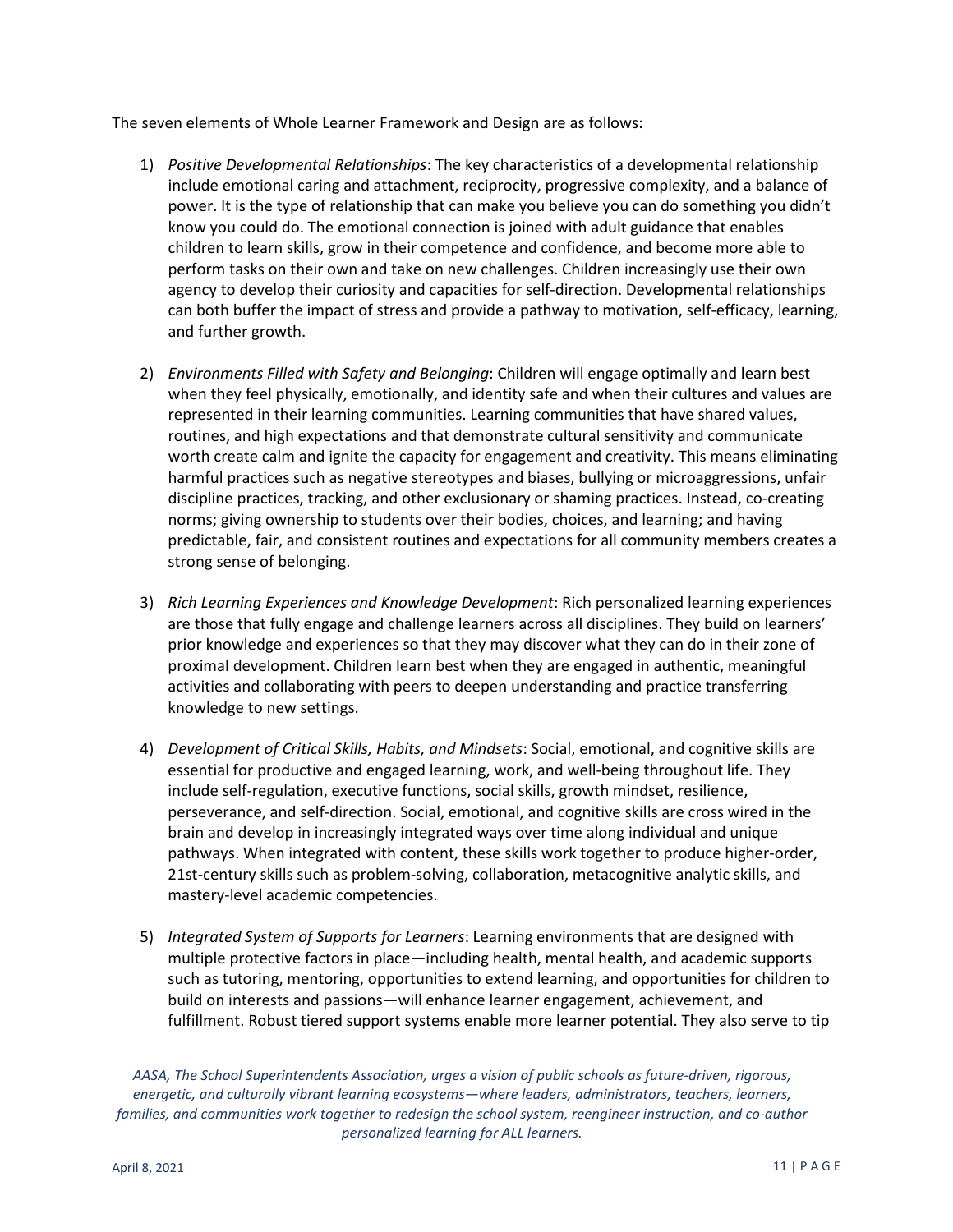the balance to an environment in which children feel that their assets are recognized and that they are supported in taking risks in their learning.

- 6) *Whole System Supports for Community-at-Large*: When schools function as hubs of supports and resources to the greater community, a virtuous cycle of benefits for learners and community members is unleashed. Offering whole system supports requires that district leaders establish partnerships that will allow schools to expand services for community members. In turn, districts can welcome community members to schools to take advantage of those services. The net effect is a community galvanized around school and learner goals. Such an integrated focus on academics, health and social services, youth and community development, and community engagement leads to improved learning, stronger families, and healthier communities. Offering whole system supports requires reimagining roles, responsibilities, relationships, and partnerships focused on building assets in children, families, schools, and community.
- 7) *Broader Growth Measures of Learner, School, and District Success*: Meeting Whole Learner needs requires that children learn and are assessed on a social, emotional, and cognitive growth model continuum. Schools, then, must also be as broadly assessed to determine success in meeting Whole Learner needs. New models that measure both the efficacy of holistic supports and Whole Learner outcomes are needed. Multiple measures and balanced scorecards should track key performance indicators that reveal the efficacy of integrated and whole system supports that are targeted to promote broad measures of student well-being and learning. Data should be actionable for educators and policymakers relative to closing opportunity and achievement gaps.

#### Next Steps

In order to establish and operationalize a Whole Learner Framework and Design by 2025, superintendents and school boards must take the following actions:

- 1) Integrate and adopt the Whole Learner vision as a central tenet of the district's culture and strategic plan;
- 2) Review and revise board policies and procedures where necessary to align with a Whole Learner culture;
- 3) Conduct Whole Learner needs assessment to identify assets and opportunities;
- 4) Identify existing Whole Learner aligned assets and successful practices that can be amplified;
- 5) Align whole system resources (i.e., family, district, and community resources) in an integrated manner to address Whole Learner growth opportunities;
- 6) Build capacity by investing in professional learning of adults within and across community-based partner organizations to design structures and implement successful Whole Learner practices;
- 7) Identify and progress-monitor Whole Learner key performance indicators using broader growth measures of learner, school, district, and community success.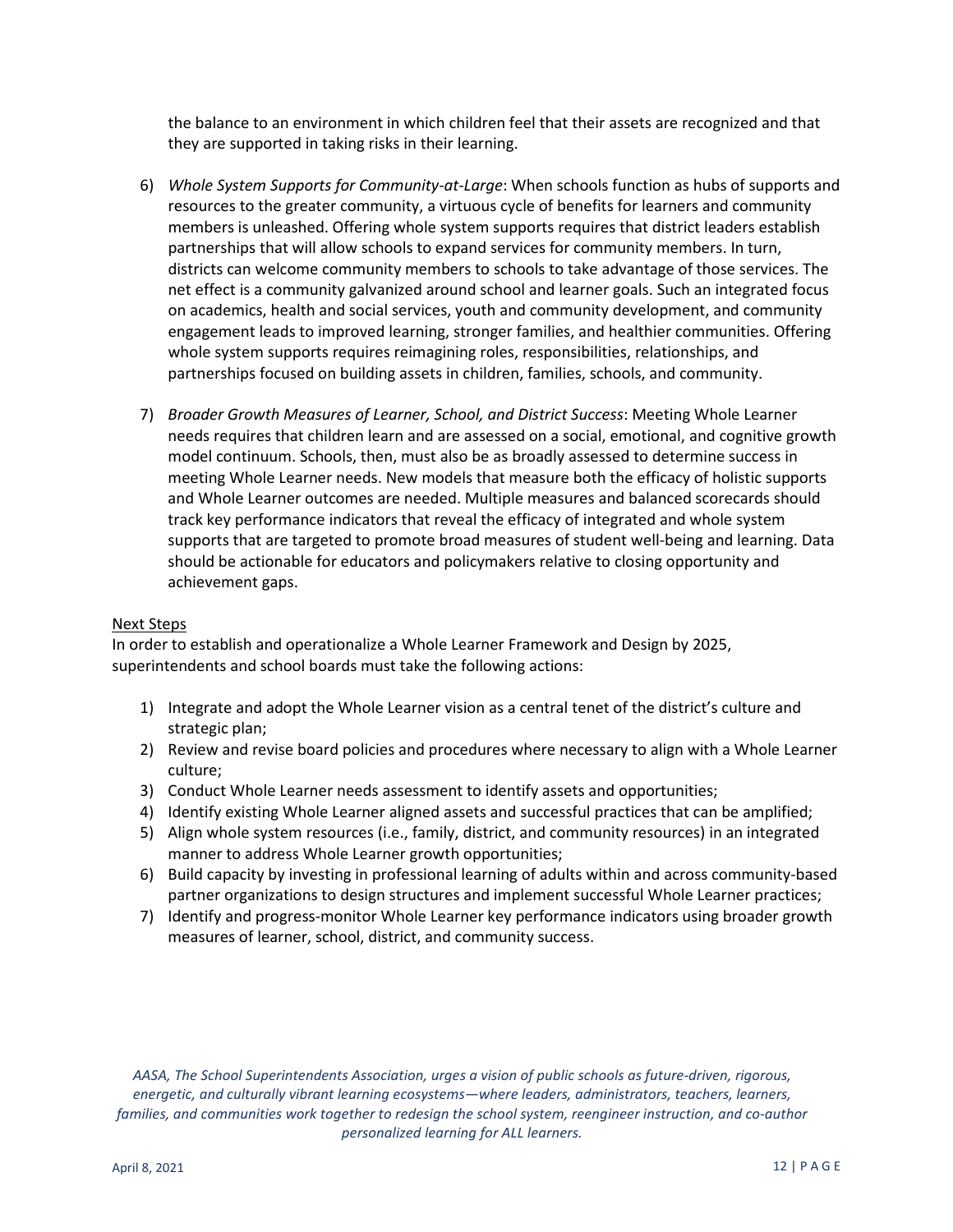#### <span id="page-17-0"></span>**Appendix 2: No Learner Marginalized**

Every learner must be respected, loved, nurtured, and supported regardless of race, religion, gender, sexual orientation, socioeconomic status, or disability. COVID-19 has exacerbated the educational inequities present in our system that disproportionately hurt many of the aforementioned protected groups. Rather than default to further segregation and denied opportunities for the learners we have traditionally marginalized the most, we aim to create inclusive, meaningful learning that focuses on identity development, critical thinking, academic skill and cognitive growth, and joy.

Providing robust learning experiences and joyful spaces for ALL learners must involve antimarginalization curricula that support young people in their development of anti-oppressive understandings and practices. The curriculum must promote specific approaches to learning, with ALL learners engaged in critical thinking, differentiated instruction, cooperative learning, and collaborative grouping.

By 2025, our nation's approach to social, emotional, and cognitive learning must aim to reverse the legacy of marginalization and establish communities built on love, respect, and joy. We must:

- 1) Center on the perspectives of traditionally marginalized learners in the curriculum design process in order to engage ALL learners as co-authors and leaders in their growth and development.
- 2) Develop and implement an anti-marginalization curriculum for ALL learners. These curricular units of study (case studies and projects) must be inquiry-based; involve original research, fieldwork, and collaboration with experts; require learners to synthesize learning from multiple disciplines; and be in service to the community (global and/or local). The units must be developmentally appropriate and touch on multiple forms of oppression, including race, religion, gender, sexual orientation, socioeconomic status, or disability.
- 3) Engage all educators in personal identity exploration to determine how their identities intersect with others and are revealed through the engineering of learning experiences.
- 4) Provide structures of support that include mental health integration, multidirectional communications with community partners, personalized instruction, and year-round and afterschool programming.

The path to full implementation of anti-marginalization approaches to teaching and learning will include multiple opportunities for learner voice and choice. Leaders must create new and leverage existing structures to amplify learner experiences and feedback. Additionally, partnership with experienced and expert organizations will be needed in order to provide technical expertise for school districts.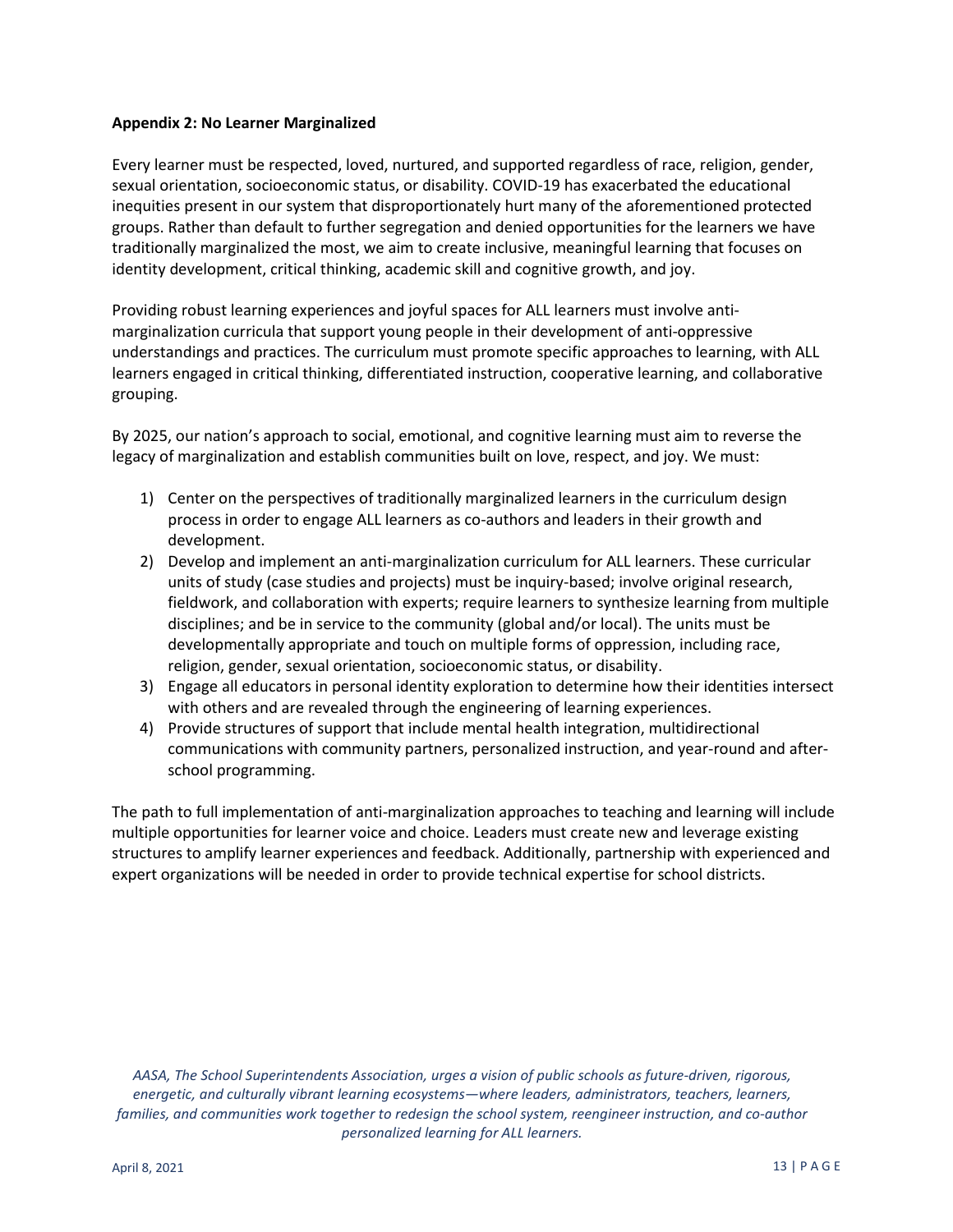#### <span id="page-18-0"></span>**Appendix 3: Future-Driven**

The future-driven education model anticipates the skills, knowledge, and behaviors that society and the global economy will demand from a high school graduate at any point in time in the future—be it five, ten, or twenty years from now. To become future-driven requires a full redesign of the education journey that learners will take on their way to mastering those skills, knowledge, and behaviors. Many jobs of the future are not in existence today, so breaking from our existing forward-leaning system to a future-driven one is essential if we are to truly enable learners to succeed in their futures. To do this, we simply cannot continue to refine and add to the traditional system, which was designed to address the needs of the past century.

In a vast majority of districts, decisions about next year's curriculum, instructional programs and practices, bell schedule, calendar, bus schedule, budget, physical plant, staffing, human resources rules, etc. begin by building up from what is in place in the current school year. Typically, this approach to decision-making has resulted in adding more standards, budget demands, and regulations to the aforementioned items, which only compounds year after year. These forward-leaning practices have kept our schools tethered to the agrarian calendar and industrial bell schedule, where disciplines are taught in isolation and staffing patterns and technology have to conform to existing instructional practices. For example, many educators still hold the belief that learners cannot use technology or work with others to complete a test because it would constitute cheating. This is an outdated mindset. In reality, technology and collaboration skills are vital for success in today's society.

If we are to prepare learners for *their* future and not *our* past, the 20th-century paradigm of American education should be relegated to the dustbin of history. Personalization of learning will be a critical aspect of the future-driven model—including adapting instruction to an individual's learning style and engaging learners in relevant, future-driven skills. Doing so necessitates that educators reimagine the journey that learners will embark on in response to changes in technology, the economy, and the environment, as well as shifting demographics and their impact on the skills today's learners will need in their careers and lives. Furthermore, we must be thoughtful and deliberate in identifying and growing the cognitive, social, and emotional skills and habits that learners will need to thrive in the immediate years ahead.

To be future-driven, educators must routinely review research about projected career landscape changes and trends to inform decisions today. As an example, [McKinsey](https://www.mckinsey.com/featured-insights/future-of-work/skill-shift-automation-and-the-future-of-the-workforce) released a study in 2018 detailing changes in work requirements through 2030. This study looked at the nation's small-, medium-, and large-size companies and determined that through 2030, there will be a 15 percent decline in basic cognitive skills and a 14 percent decline in manual and physical skills. Those decreases are in large part due to the advancement of artificial intelligence algorithms, which allow machines to complete certain tasks far faster and more efficiently than humans can. AI technologies have become so advanced that algorithms are even able to write other algorithms. Thus, humans will need to excel in the tasks that machines cannot do. The McKinsey study speculates an 8 percent increase in higher-order cognitive skills, a 24 percent increase in social and emotional skills, and a 55 percent increase in technological skills by the year 2030. Insights like these must be a central focus as we redesign learning and instruction in the years ahead.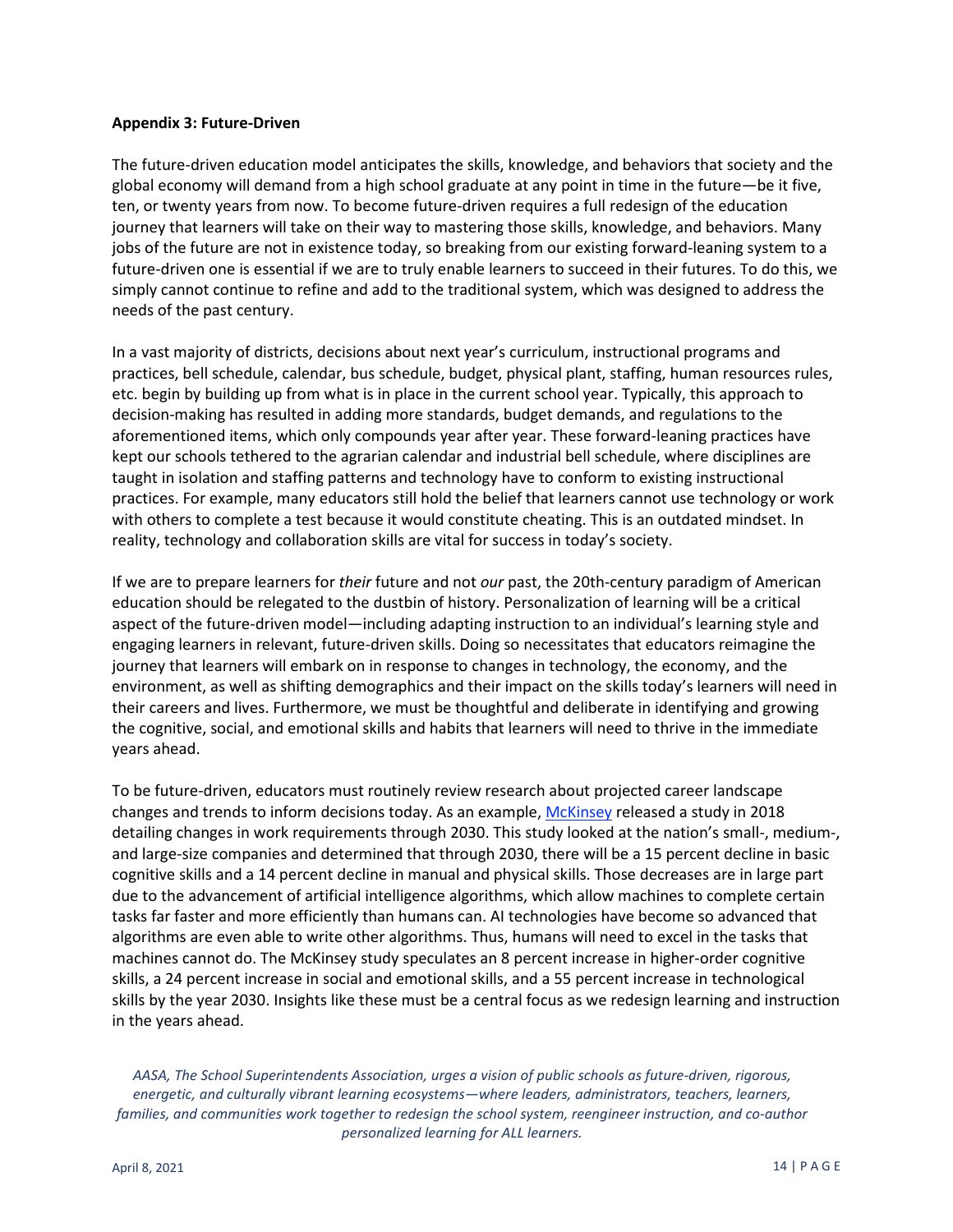The future-driven approach must also consider that learners today are different from learners of past generations and, as such, have different innate aptitudes and abilities. For example, today's learners represent the first generation that grew up with personal and portable digital information and communication devices. Smartphones and iPads are an extension of their being, and they are deeply focused and dependent on technology to communicate, learn, and function. Also, modern learners have different aspirations and expectations from those of previous generations. In turn, what motivates them is in many ways different from what excited us when we were in school. Empowering today's learners to co-author their personal learning journeys that will lead them to multiple post-secondary options and opportunities will engage and drive them to achieve.

#### Next Steps

The transition to a future-driven system will take years to complete. The Commission has set 2025 as the target year for transition completion. As a first step in this multi-year effort, the Commission recommends that districts create a culture that embraces a future-driven mindset. In such a culture, what children will need in order to be successful, fulfilled, and healthy in all senses in *their* futures must be the lens through which all decisions are made. In practice, this asks that district leaders routinely share information about the shifting skills, knowledge, and behaviors learners will need in *their* futures and can occur through presentations and ongoing discussions with educators, school boards, parents, the general public, and the media. Some of these constituents may not envision how dramatic these shifts will be, so the ability of the district leaders to be effective communicators is paramount for creating a future-driven culture.

Next, district leaders need to show the gap between the social, emotional, and cognitive skills learners will need for success in their futures and those on which schools are presently focused. Engaging educators, employers, parents, and the general public in establishing a Portrait of what a graduate and citizen of the community should look like will be helpful in building ownership in the district's vision. Once those desired outcomes are identified, the Commission recommends that district leaders ask learners who express the most excitement about co-authoring their learning journeys and educators who are most committed to the concept of reengineering learning to come together and demonstrate how the transformation can benefit all others. This pilot group of learners and instructors can assist district leaders in redesign of the system. They can also provide additional guidance and encouragement to other learners and educators in the district as they transition to full implementation of a futuredriven system by 2025.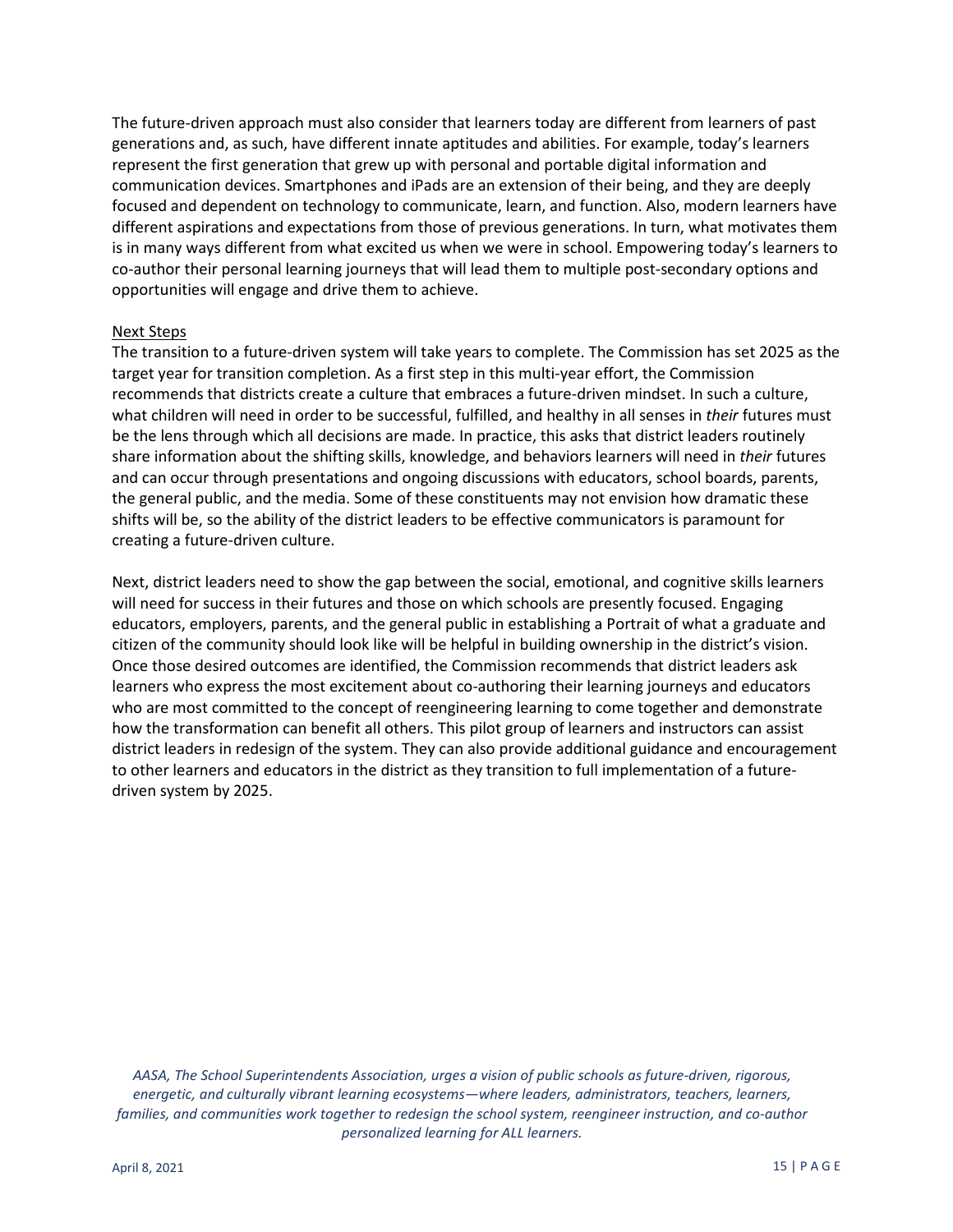#### <span id="page-20-0"></span>**Appendix 4: Learners as Co-Authors of Their Learning Journey**

In our ever-changing and unpredictable world, learners need to master the skill of knowing what to do when they do not immediately know what to do. Doing this effectively involves the development of agency and executive function skills, which is made possible through the learner's active engagement in experiences they typically do not encounter in today's schools. In order for learners to develop these skills, they must be empowered, proactive agents—or co-authors—of their learning journey. In general, the current education system, which has been relatively unchanged for 125 years, does not enable this depth of learner agency or this type of dynamic and future-driven learning.

The new, bold concept of students as co-authors of their learning journey is a dramatic change and leap forward in the roles and responsibilities of learners, teachers, and leaders. It signifies a major cultural change; for it to work, teachers will need to split decisively from the outdated instructional practices that dominate most classrooms and expand their mindset to become engineers, designers, and facilitators of learning. This is done by breaking from the proficiency model and adopting a personalized cognitive, social, and emotional growth model that combines data and technology to inform and accelerate learning.

Central to enabling learners as co-authors is empowered engagement. If learners have a say in determining what and how they will learn based on their personal interests and goals, their engagement dramatically improves. This in turn leads to a heightened focus on and commitment to learning, where substantial improvement in performance is realized in both the short and long term.

Naturally, educators need to be actively engaged in this process as well. It is teachers' responsibility to illuminate the path forward and show learners what to learn, where to apply their knowledge, and how to act as they continue on their learning journey. The process is dynamic and will require routine adjustments due to learners' changing aspirations, goals, and aptitudes. Strengths and weaknesses of both learner and teacher will become evident during the journey, which will further inform instruction.

Dynamic and adaptive e-learning systems will be of profound use in the co-authored learning journey. These technologies make it possible and relatively simple to accelerate growth and personalize instruction for each learner. Built of the same principles as gaming, e-learning technologies can provide engaging and motivating learning experiences for the learner as they simultaneously collect real-time formative data that the teacher can use to target instruction.

A culture and mindset change to learners as co-authors of their learning journey will require a substantial commitment to professional development and ongoing support for educators. Multiple redesign challenges at the district level will likely emerge and require resolution. Budget allocations to various departments and functions will be impacted: Human resources and contract provisions will have to be reexamined and adjusted. Physical facilities will need to be modified. And technology and data will require a tremendous boost in planning, funding, and training.

This is ambitious but vital work. It will take rigorous commitment, unwavering focus, and years to implement fully and effectively. The Commission recommends that districts clearly identify and describe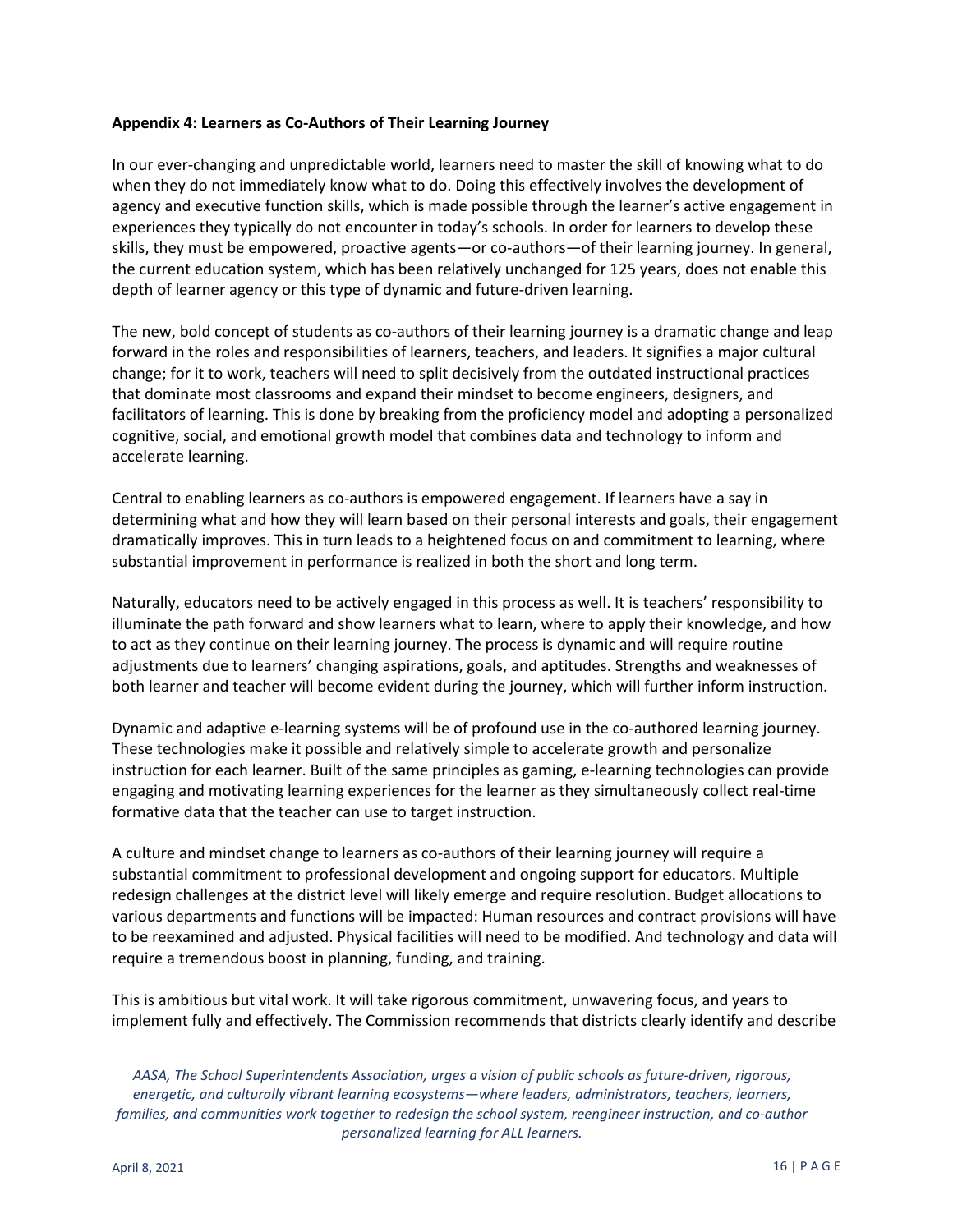what the goals are for the learner, teacher, leader, and schools at a future date and then begin the transition to that new vision. The Commission has established 2025 as the point of departure to build back from, as it is close enough to create a sense of urgency to move forward but far enough to allow for annual and incremental steps.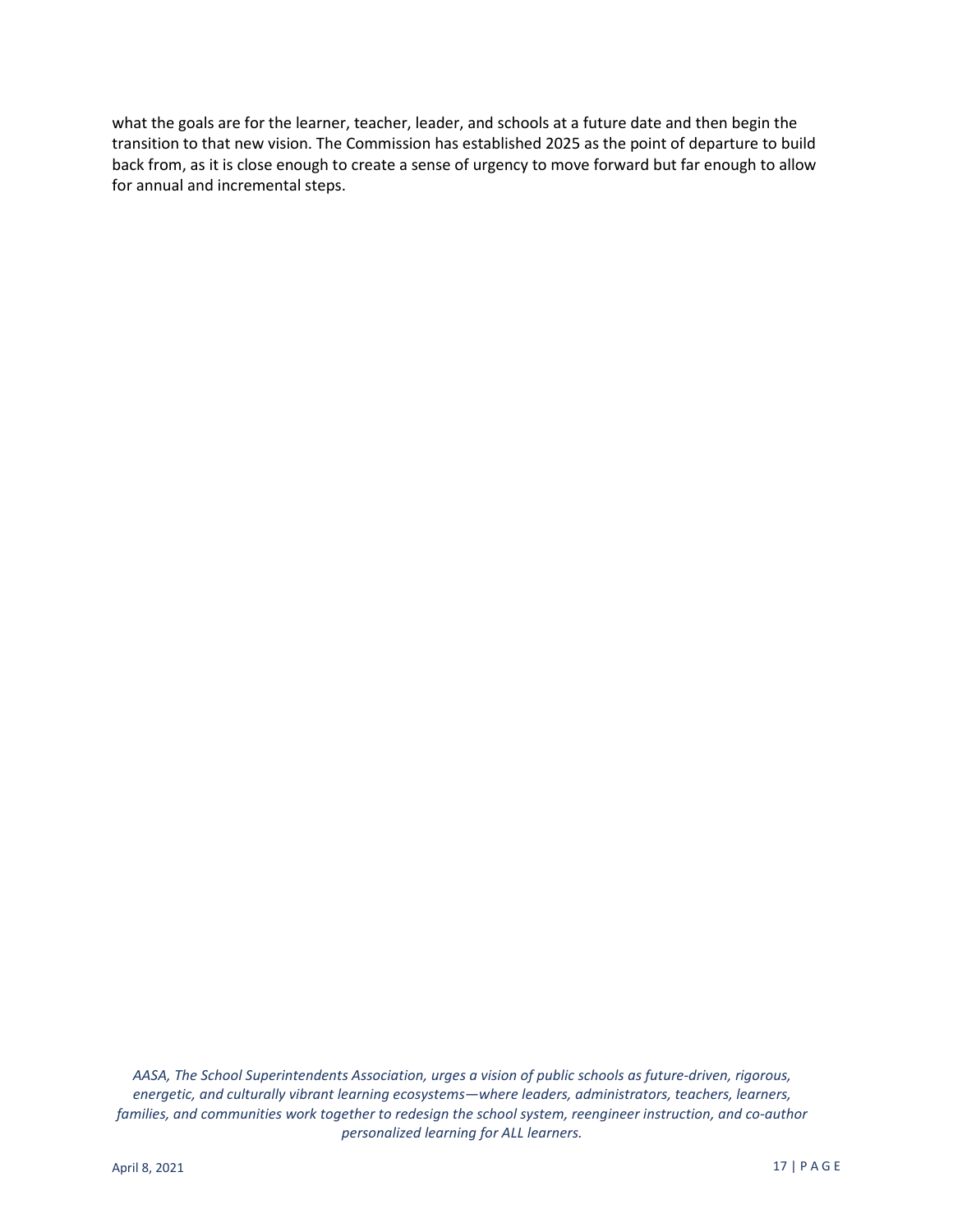#### <span id="page-22-0"></span>**Appendix 5: Growth Model**

The entire enterprise of education is about growth over the life span of the learner. Growth is optimized and consistent when teaching and learning exist on a growth model continuum as made possible through learning personalized to the social, emotional, and cognitive needs of the learner. A growth model unlocks potential and accelerates learning for every child. Growth is facilitated when planning, learning, evidence of learning, and data analytics are combined in a virtuous feedback loop. Data and information are shared dynamically within and across these four components to foster growth.

Implementing a growth model continuum will require a shift in both mindset and process. Four essential shifts are necessary:

#### Shift 1: Redefining Proficiency

The heterogeneity of any classroom of learners means that some may be above proficiency and some may be below. Reaching all learners where they are and eliciting continuous growth requires the adoption of a growth perspective. A growth perspective signifies a transition away from a single snapshot-in-time measure of "proficiency" to a "multiple measures" model, in which "proficiency" is viewed as the floor and not the ceiling.

#### Shift 2: A Life-Span View of Learner Growth

In our current accountability models, growth data is privileged to a few grade levels, typically grades 3 through 8 and one year in high school. We must adopt a life-span view of growth for every learner so that we recognize that collecting growth data at every age and grade level is critical. For example, when it comes to the cognitive growth of reading, much of the growth—or lack thereof—occurs before grade 3. A learner-centered, life-span view of growth requires not doing more assessments but doing more *with* the assessment data we have. When formative assessments (leading indicators) and summative assessments (lagging indicators) share a common scale, all the data can be used to build individual growth trajectories for every learner across their entire education.

#### Shift 3: Broad Adoption of Growth-Accelerating and Adaptive Learning Technologies

In recent years, we have seen the emergence of several dynamic e-learning systems that leverage artificial intelligence to adapt to an individual learner's progress and accelerate growth accordingly. These technologies blur the distinction between assessment and instruction. Built on the principles of gamification, such technologies challenge learners with higher and higher levels of learning as their abilities advance. The result is twofold: As children use them, the technologies mine data that can further inform personalized instruction, and they accelerate growth from within an individual's zone of proximal development, which is where learners are most engaged and motivated. Schools must fold these technologies with intention into instruction and learning on a broad scale in order to harness the benefits that are integral to a growth model.

#### Shift 4: Actionable Assessment Data and Feedback

By design, a growth model yields ongoing and rich data. Optimally, data is collected from daily classroom activities, formative assessments, and summative assessments. Yet this data is only as valuable as it is transparent and usable. In a growth model, educators, learners, and parents have ongoing access to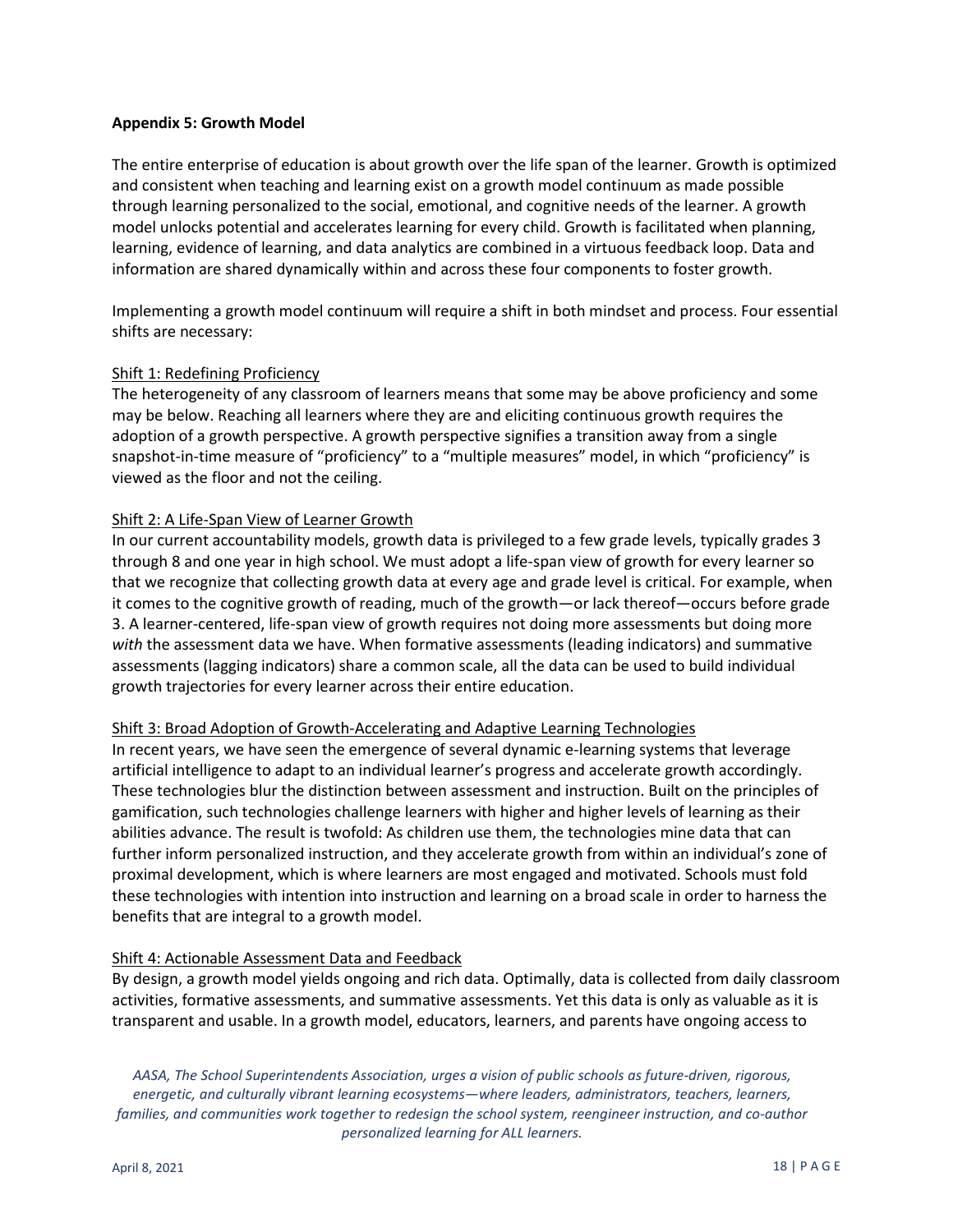data and understand how to take action with it so that learner growth maintains momentum and advancement. Data becomes the lever for the co-authored learning journey, in that it guides teachers to personalize instruction and empowers learners and their families as active agents in learning.

#### Next Steps

The four components of a social, emotional, and cognitive growth model—planning, learning, evidence of learning, and data analytics—require the seamless and integrated sharing of data and information. The necessary infrastructure commitments and investments, broken down by year, are as follows:

#### 2022

- Delivery and execution of staff development for all constituents
- Identify the social, emotional, and cognitive variables of interest
- Utilization of a learner information system that will host all data
- Utilization of a growth interface that reports individual growth trajectories
- Audit the assessment tools and e-learning engines in place and identify gaps

#### 2023

- Design report card and dashboard for various constituents
- Beta test the growth output and modeling
- Build communication plan for constituents
- Ongoing staff development and training

#### 2024

- Measure administrator, educator, parent, and learner engagement
- Report growth measures quarterly throughout the year
- Build an annual growth report at district, school, classroom, and learner levels
- Ongoing staff development and training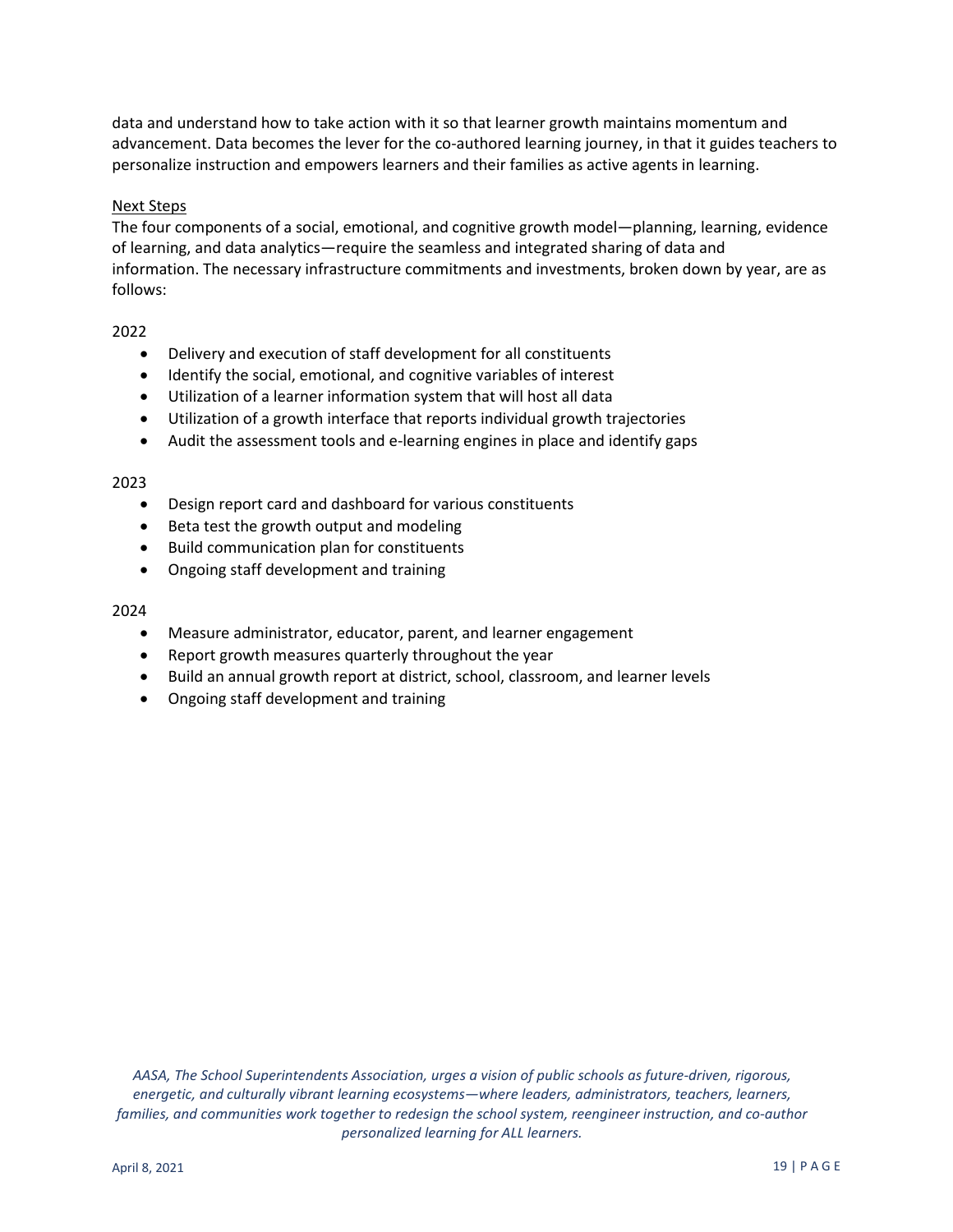#### <span id="page-24-0"></span>**Appendix 6: Learning Accelerators**

Schools, and those responsible for delivering instruction and learning, operate as learning accelerators when systems are designed and educators are trained to leverage multiple resources to maintain the highest level of learning possible for an individual learner on an ongoing basis. When we speak of accelerating learning, we do not mean simply speeding up instruction. The speed at which learning happens is not the goal or purpose of schools and educators functioning as learning accelerators. The goal is to a create deeper and more lasting understanding of what is learned within the larger context of ongoing learning. Individuals learn at different speeds, and the speed at which they learn is a function of current aptitude in a given subject. In some cases, we may need to slow down instruction in order to accelerate learning, which can only be accomplished at an individual level and when supported by realtime data. When a school is a learning accelerator, educators know how and are empowered to stretch learners—including beyond grade-level—in areas where there is strength and pull back and slow things down in areas that require more guidance.

Digital delivery systems are integral to accelerating learning. The digital delivery of learning and instruction through modern technology is no longer a passive process; rather, it is a means to collaborate, create, communicate, and connect. The use of digital or e-learning systems during COVID-19 lockdowns was scattershot in the early stages, but as time went on and school systems got their bearings, technology was a lifeboat for learners. How technology was deployed in 2020 was extremely varied and depended on the technologies available and whether kids had access to them. At the classroom level, how learners were engaging with technology was often dependent on how capable teachers were at using technology to deliver instruction.

Adaptive e-learning systems are also a lever for accelerated learning. Adaptive e-learning systems are built on the principles of gamification, in that they offer rewards as an incentive for learners to stretch their learning and complete tasks or challenges. The motivation to master content and move on to a higher level of learning develops persistence. E-learning systems rely on artificial intelligence to process a learner's real-time data—such as correct/incorrect answers and time to complete tasks—in order to adapt instruction to a pace and complexity that is most beneficial to the learner. A high-quality elearning system uses this dynamic adaptation to provide seamless, integrated support at the point of instruction, not after. In doing so, learners remain in their zone of proximal development as they continue to progress. E-learning systems also provide rich data that can help educators gain insight into how to personalize learning with greater precision and maintain ongoing learning for ALL learners.

Digital delivery systems and AI-powered adaptive e-learning systems can be incredible assets to personalization and ongoing learning. For schools and educators to function as learning accelerators, we believe such technologies must be a fixture of and fully integrated into the school system. However, all technologies must be used thoughtfully to facilitate the personalized and co-authored learning journey by helping both the learner and educator collaborate, create, communicate, and connect. In order to achieve this, we must learn from what does and does not work. As we incorporate high-impact technology use into a redesigned school system, we must continue to mine insights from what we observed in remote and hybrid learning during pandemic lockdowns and commit to building new systems that allow for and enable technology maximized for personalized learning.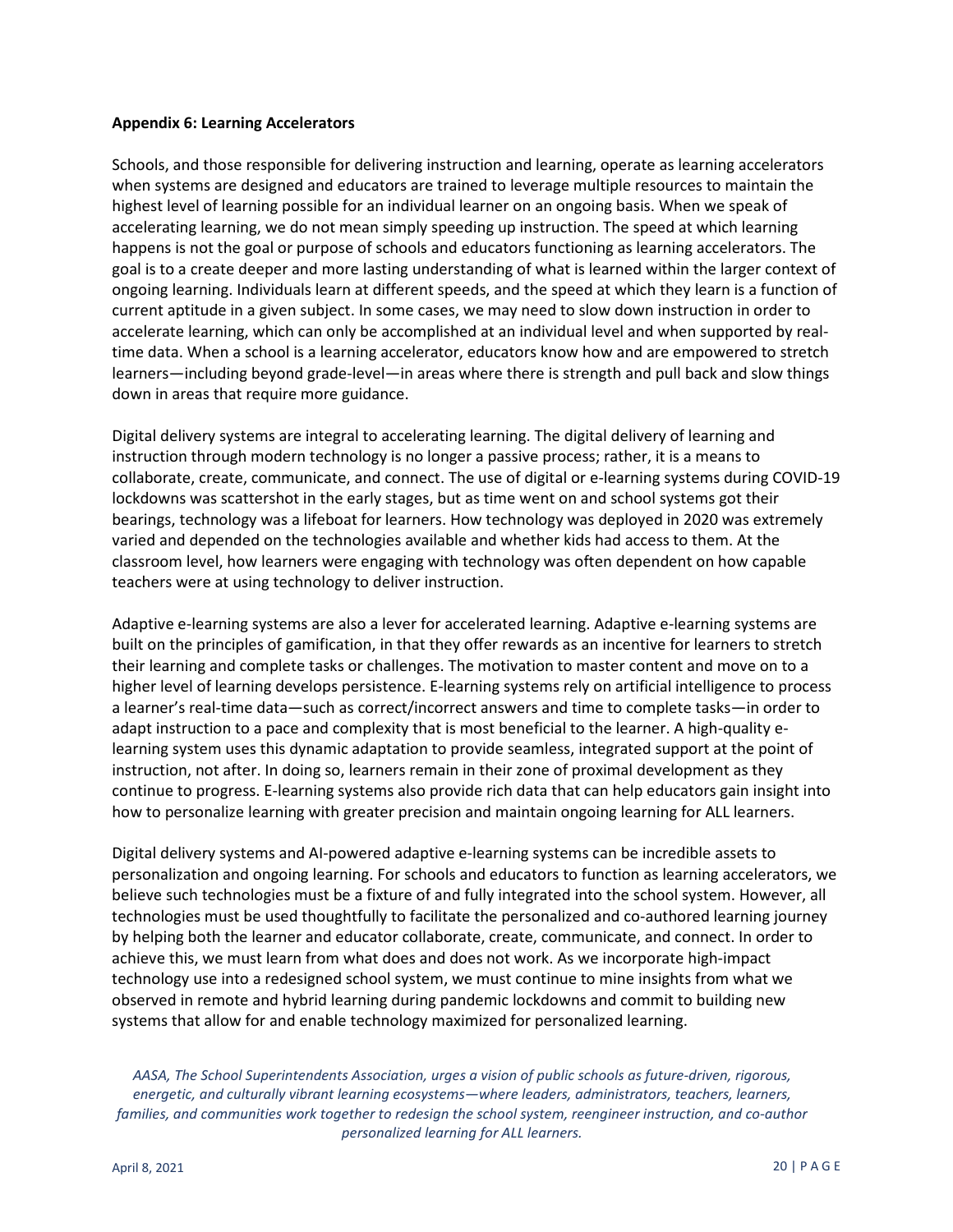Currently, policy dictates practice. We must flip that script and allow successful practices to inform policy. However, a one-size-fits-all approach to accelerating learning through adaptive technologies will not work. Experimentation and piloting at the state and regional levels will be necessary. To implement the learning accelerator concept at scale, we recommend starting small with experienced districts that understand the benefits of available technologies and are committed to the work. For that, we are thankful to the Demonstration Sites for playing an instrumental part in the Commission's work.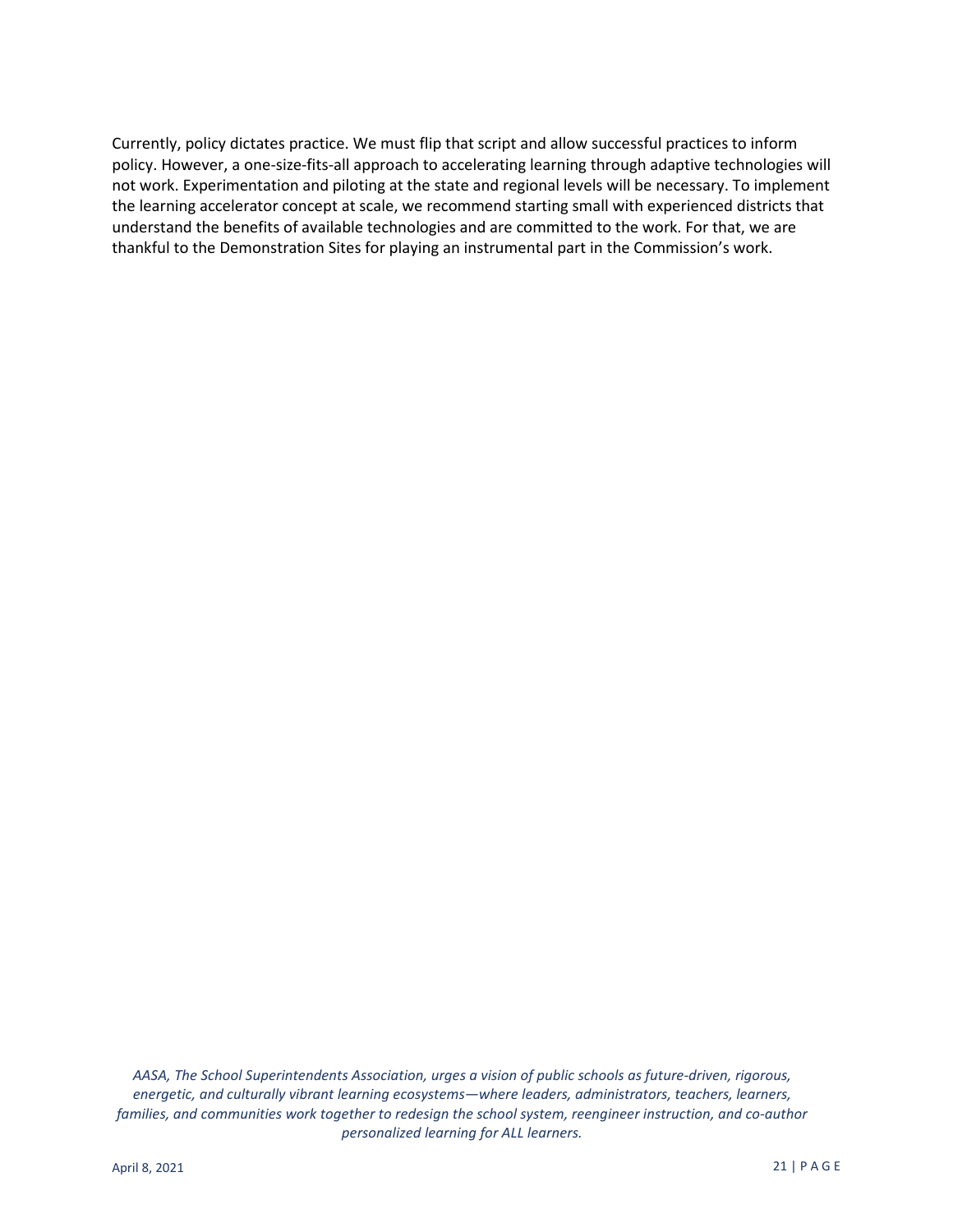#### <span id="page-26-0"></span>**Appendix 7: High-Quality Early Learning for ALL Learners**

ALL children, regardless of socioeconomic status or community dynamics, should experience highquality early learning that prepares them to enter kindergarten capable of functioning as co-authors of their learning journey. Families need access to multiple organizations that are equipped to enrich and support their children's wellness, health, and socialization and provide high-quality learning experiences, including language development.

Research on early learning validates its importance for ALL learners, as it reveals the following about the impact of high-quality early learning on children:

- Early learning supports brain development during formative years, which has a lifetime impact on learning ability.
- The third-grade learning gap can be traced back to the lack of early childhood development and learning opportunities.
- Many of the challenges around equity are attributable to experiences, or lack thereof, in the earliest years of development.
- High-quality early learning has the effect of preparing young people to become economic contributors to society, rather than beneficiaries of it. In other words, the return on investment for access to high-quality learning for ALL learners is dramatic, materially lifelong to the learner, and directly relevant to our nation and economy.

Many excellent early learning programs currently exist, including schools, museums, community organizations, etc. Unfortunately, there are also some programs that provide little more than basic childcare. Therefore, all school districts and communities must work to identify how educators, families, and local organizations can support every child during their early years to grow, develop, and thrive. As a united group, these stakeholders must examine current practices and build on strengths to create diverse, equitable, and engaging early learning experiences for ALL children. This process should begin with:

- A thorough analysis among educators, community leaders, and families of the collective resources, supports, and services in place that can promote high-quality, equitable, and diverse opportunities accessible to ALL early learners
- The creation of a list of skills, dispositions, and habits of mind that ALL early learners need to develop, including the identification of the accompanying strategies for how adults can teach these skills, dispositions, and habits of mind and guidelines around the settings in which they can be taught (e.g., home, school, and other social settings)
- A plan to ensure high-quality early learning experiences are accessible to ALL young learners, regardless of socioeconomic status, race, religion, gender, sexual orientation, or disability
- The development of a widely shared "how-to" reference kit for families with early learners that provides practical strategies and teaching practices. To help families in reinforcing these strategies and practices and maintain strong family engagement in their children's early development, support sessions must be made available on an ongoing basis.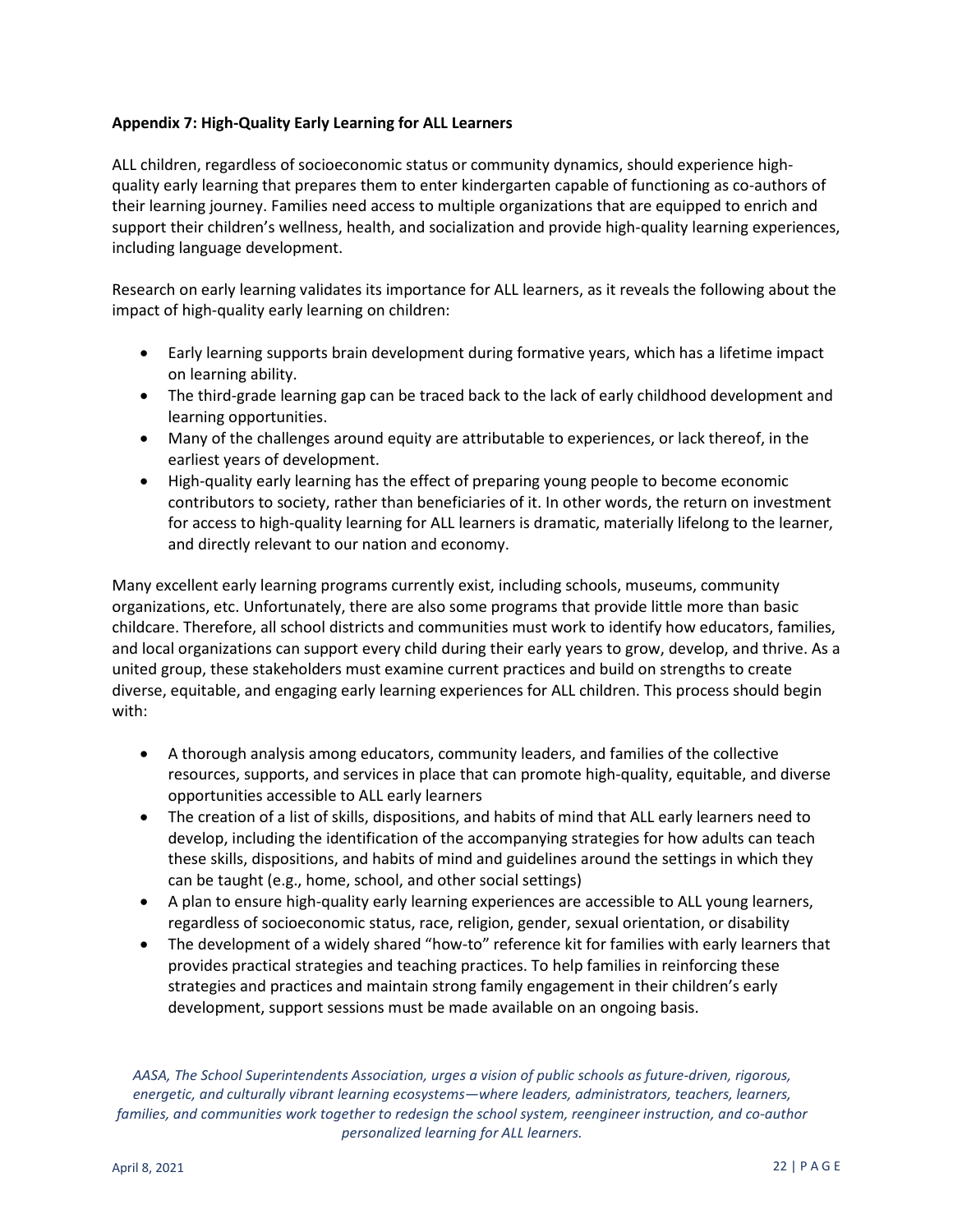Schools and community organizations need to provide families with the following support and resources to aid their child's development:

- Print and video resources, as well as home visits when possible to share information on how and why the early learning years are the foundation of the learning continuum
- The outcomes they should hope to observe as their child develops physically, socially, emotionally, and cognitively
- Practices and strategies that parents and families can employ to support those outcomes
- Where they can go for information, assistance, and support

Bringing high-quality early learning to scale for ALL children will require a substantial financial commitment at the local, state, and national levels. Educators, community leaders, and families must unite to push state and federal legislators to sponsor and support legislation to mandate access to highquality early learning opportunities. This campaign should focus on early learning's return on investment in terms of economics, equity, academics, and personal skill development.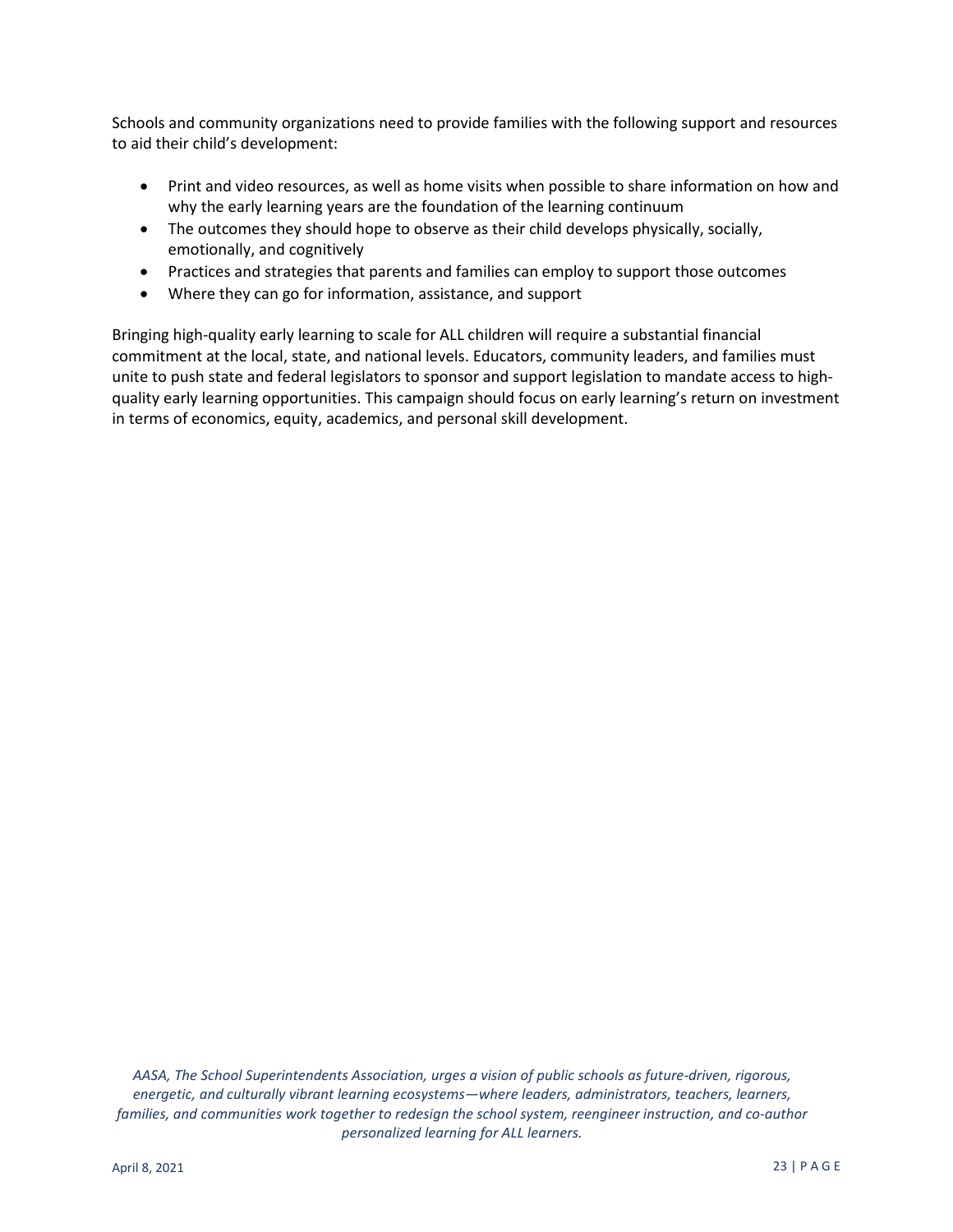#### <span id="page-28-0"></span>**Appendix 8: Diverse Educator Pipeline**

Growing both the number and the diversity of teachers and school leaders at every level must begin with an earnest commitment to restore honor to the education profession. Our country must again perceive education as prestigious and desirable career in order to attract and retain those we need, particularly in the numbers we need, so that educators represent the diversity of the learners in their schools. Furthermore, educating today—and especially per the vision laid out in this report—is a highskilled, complex endeavor for which we need the brightest and most capable minds. Thus, recruiting and retaining top talent should be a national objective, supported with the necessary federal structures and resources, including accountability measures that will ensure significant improvement in reducing/eliminating longstanding acute teacher and leader shortages.

To achieve this goal, districts and schools will need to implement data-driven initiatives to recruit, prepare, support, and retain a highly skilled and diverse corps of teachers and leaders. However, this imperative has to begin with a financial investment and commitment at the state and federal levels to identify the best and brightest scholars for the profession (Teacher Corps, Pathways to Teaching, etc.). An aggressive recruitment effort will communicate the value and prestige of these positions.

Appropriate compensation packages must be a part of the aggressive recruitment effort. These compensation structures, salaries, and non-salary benefits must be comparable to those for professions that require similar complex skill sets, preparation, and work conditions. Non-salary benefits could include housing and living expenses, loan forgiveness, tax incentives, expanded leave options, and other incentives. Educators should also have a greater say and respected voice in determining the most critical components of their work, including standards, working conditions, and accountability measures. With these improvements, the best and brightest will consider education as a viable career option.

#### Intentional Actions to Diversify the Ranks

Equally important is a fierce commitment to increasing the preparation, recruitment, and retention of educators of color in classrooms and schools. The latest research confirms that it takes a diverse corps of educators to teach children and lead schools effectively. Employing qualified educators of color will improve the experience of ALL learners, especially learners of color, and will contribute significantly to closing achievement gaps. The federal government can and must provide resources and support for states and districts with established goals and action plans to ensure these goals are met. This work must be visible and intentional.

#### Removing Barriers

In order to meet this call to action, we must collaborate with the educator preparation program leaders and educator licensure agencies that are often gatekeepers of who and how many can become educators. Together, we must identify and dismantle barriers to effective recruiting, credentialing, hiring, and retention of talented and highly diverse staff. Successful strategies, programs, and processes that ensure a high-quality and highly inclusive workforce can be identified to facilitate the addition of highly talented individuals to our ranks in the classroom and school/district leadership.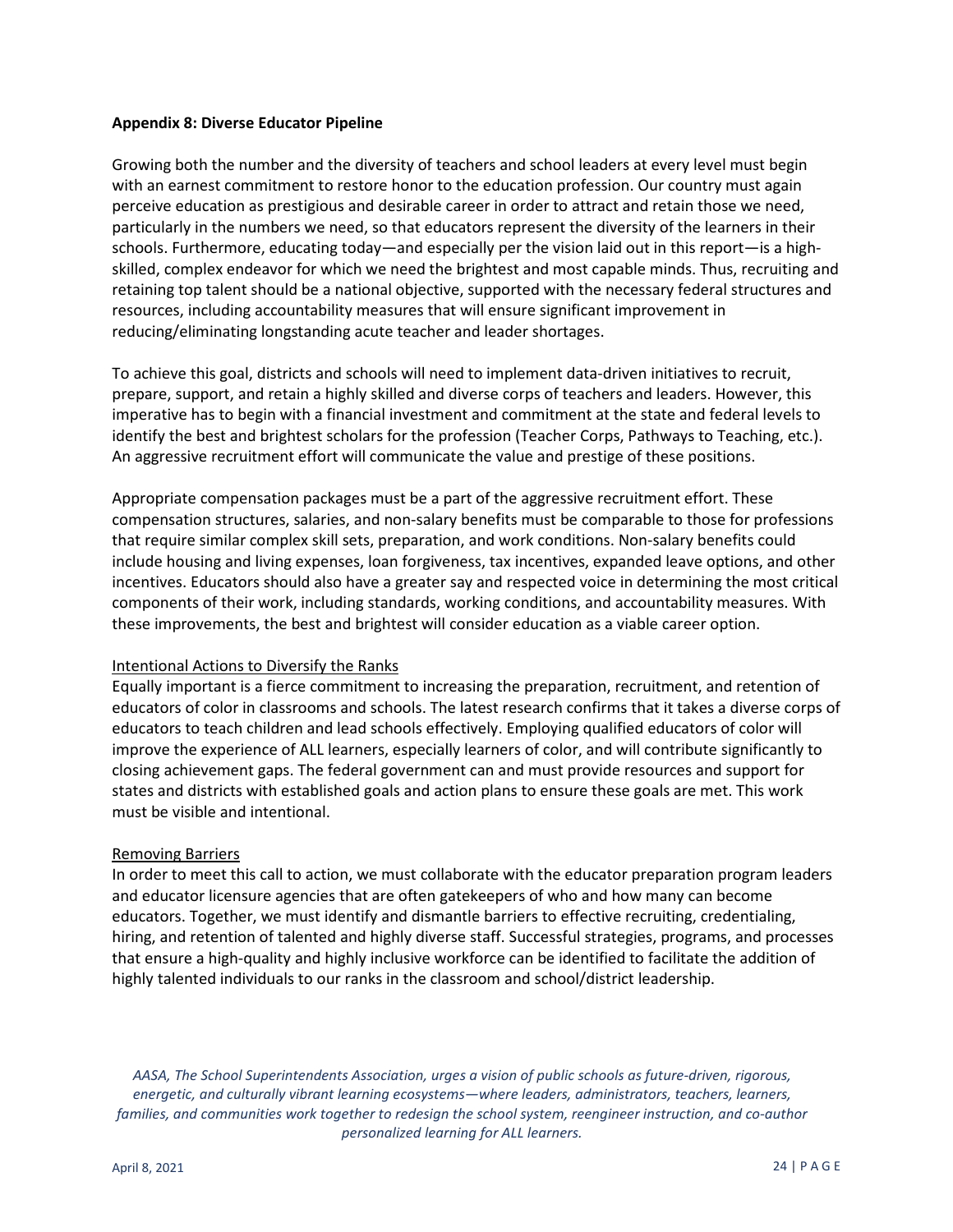Effective "grow your own" programs that meet these objectives and standards should be studied, replicated, and resourced as needed. Through such successful programs, we can capture the promising talent and expertise of high schoolers who want to be educators, those already employed in the industry in non-certified positions, and career-transitioning professionals.

Mentoring and paid residency/internship programs, though proven a critical component to recruiting and retaining new teachers and leaders, are often under-resourced, of short duration, and inadequately structured. Successful programs should be replicated whenever possible and new programs structured to ensure success of participants and sustainability.

#### Next Steps

- Create a national task force to examine these issues and offer legislative and funding priorities that support creative solutions to the teacher, leader, and educator shortages in general and the teacher, leader, and educator of color shortages in particular. Similar task force structures at the state and district levels can accelerate this work in support of statewide and local district efforts.
- Establish national goals, with supporting structures and guidance, to address these shortage areas. Such goals should be established, with allocation of available resources, at the state and local levels.
- Establish, encourage, and promote alternative credentialing programs/efforts that remove barriers to securing employment in the field.
- Create a national database/clearinghouse of successful programs, districts, states, etc. that have addressed these concerns with success.
- Establish immediate funding opportunities for those who wish to pilot proven/successful programs.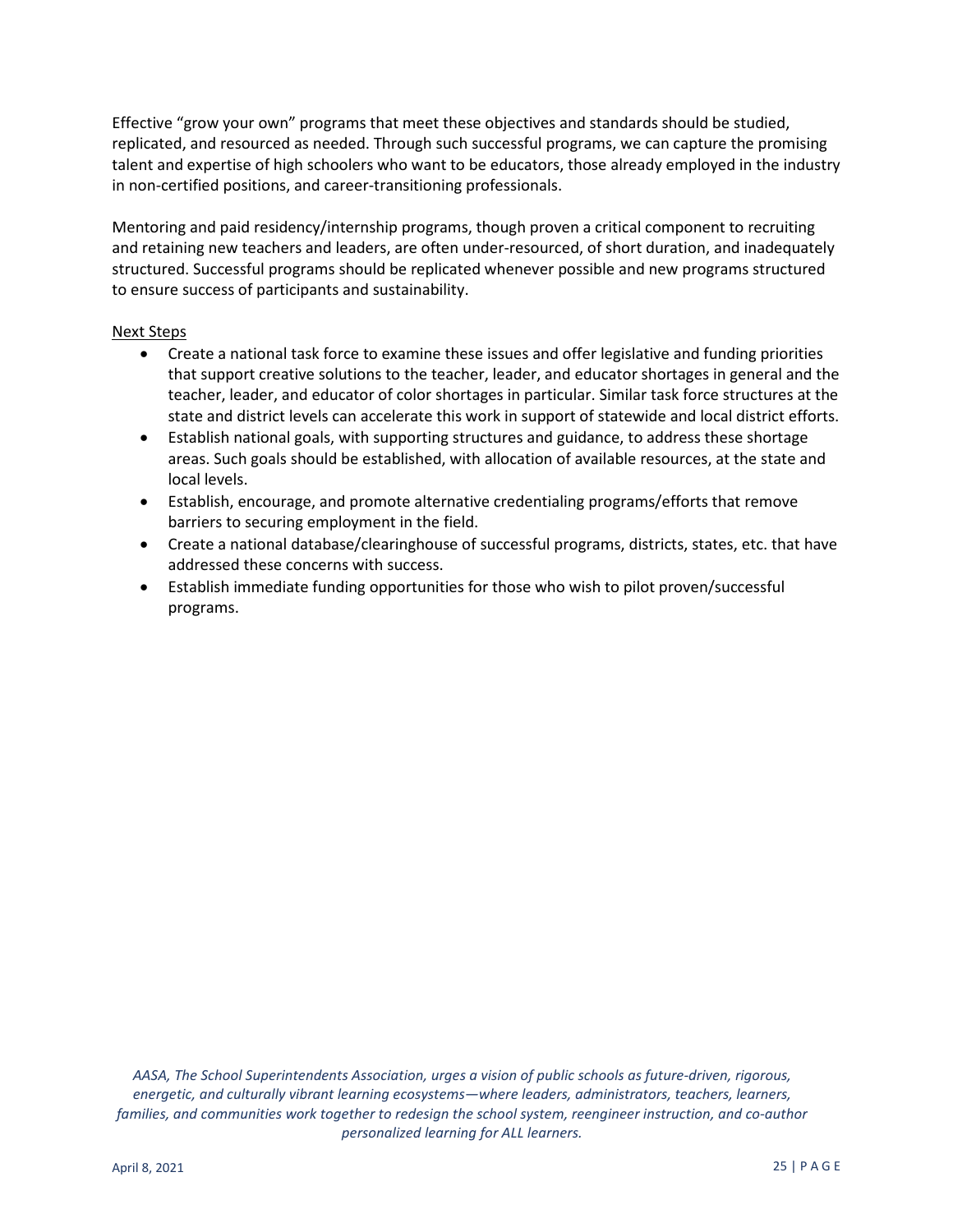#### <span id="page-30-0"></span>**Appendix 9: "Portraits Of"**

"Portraits" are the articulation of what the learner, educator, educational leader, and system will look and function like in our vision of holistic school redesign. Portraits—when framed as an aspirational and descriptive vision of outcomes for the system, the leader, the educator, and the learner or graduate can create momentum for achieving education transformation. They do so by galvanizing educators and the community around a shared vision and a more comprehensive definition of success that goes well beyond the limitations of what any standardized test can reveal about a learner's future readiness. They also serve as the foundation from which leaders can determine what must change in the system and what supports must be embedded in the system for all Portraits to be realized.

When the broader community—learners, teachers, families, local businesses, and community leaders comes together to define the hopes, aspirations, and dreams for their young people, the resulting Portrait of a Learner becomes the shared vision and the school system's north star.

The process of articulating the Portrait of a Learner requires deep, provocative conversations with the entire community. It allows stakeholders to wrestle with how the world is changing and the implications those changes have on the school system. The process begs us to ask: How do we best equip ALL learners for tomorrow's workforce? How do we best prepare them to be empathetic, adaptive, and lifelong learners and productive contributors to their communities and the nation? How do we cultivate learner agency and pathways while also investing in our learners' overall well-being?

Because the Portrait of a Learner articulates a community's shared aspirations for its young people, it serves as the touchstone for the other Portraits. With the Portrait of a Learner as an anchor, educators can intentionally design and align the system around delivering an education that empowers learners with the self-awareness and agency to be empathetic human beings, equipped as lifelong learners, creators, innovators, and contributors.

The Portrait of a Learner is leveraged to articulate the following Portraits:

- *Portrait of an Educator*: Creating the Portrait of an Educator allows educators, learners, parents, and other stakeholders to collectively imagine what teaching will look like when educators are functioning as designers, engineers, curators, and facilitators of deeper learning. From there, leaders can identify the professional development and supports educators will need to thrive in their new roles.
- *Portrait of an Educational Leader*: In realizing our vision of schools, leaders must function as galvanizing change agents. This will demand that they apply systems and design thinking and change management skills—new skills for many. In building the Portrait of an Educational Leader, stakeholders can grasp the new capabilities leaders must have and the correlating supports they will need in order to successfully lead systemic school redesign.
- *Portrait of a System*: As the vision and outcomes of educational systems change, so too must the roles of everyone in the system and the supports they are provided in order to meet evolving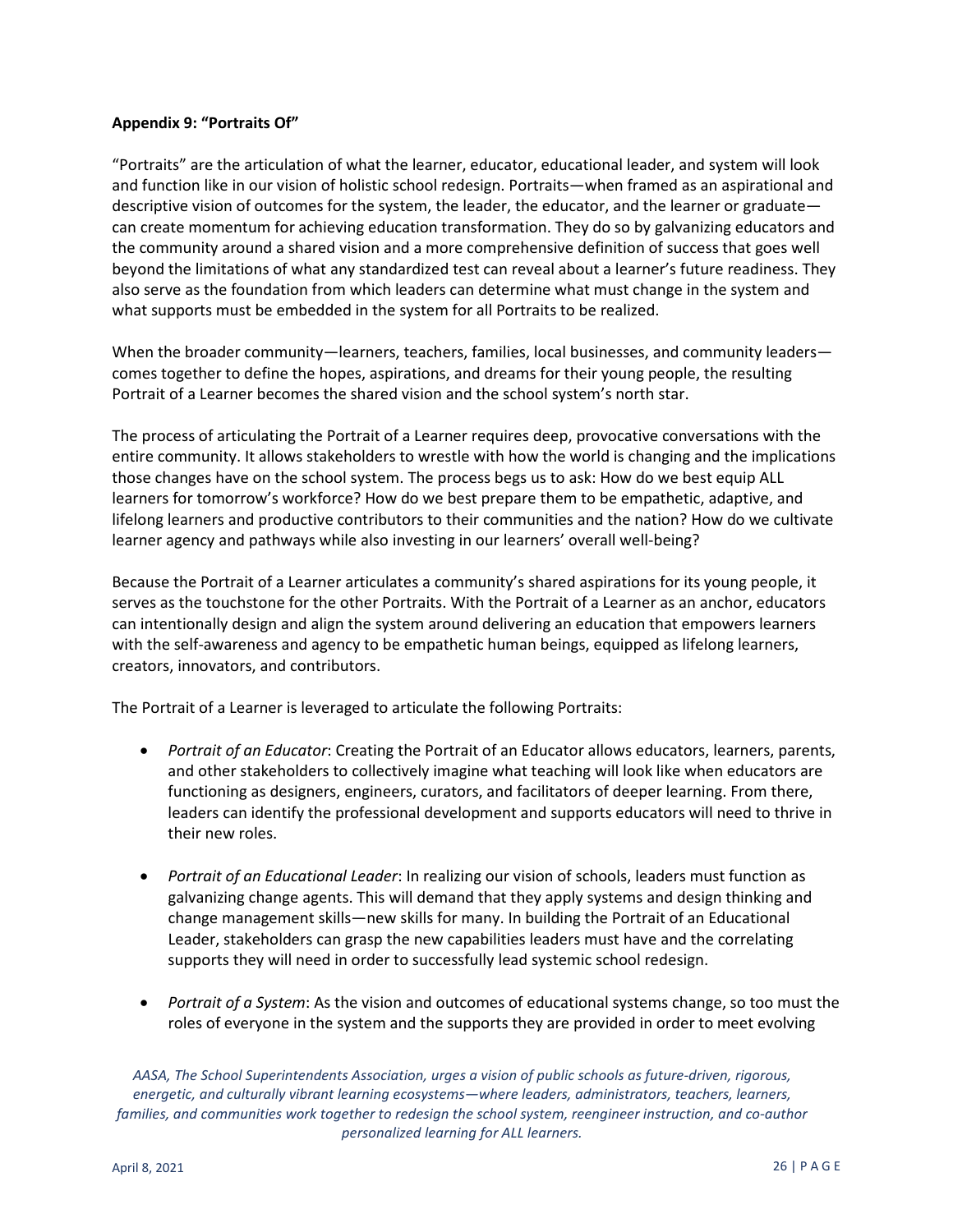expectations. This is the responsibility of the system and the reason for the Portrait of a System. It drives the intentional redesign and alignment of all aspects of the broader education ecosystem in order to realize the Portrait of a Learner for ALL learners. It is grounded in an understanding of systems, systems interdependency, and human-centric design; that is, the interplay between human beings and structures/processes. The Portrait of a System should be designed to ensure Whole Learner supports and whole-community structures are leveraged to promote learner success.

#### Portrait Design Process

The Portrait design process can be a powerful tool for creating collective and local commitment toward a new vision for education. The design process is a function of design teams, with stakeholders appropriate for the Portrait in question. However, each design team should include a broad array of community stakeholders, making certain that the voices that shape the design represent the broader demographics of the entire school community. There should be an intentional effort to include voices that have often been marginalized. Finally, one of the most important stakeholder groups to include in this process is learners—the primary consumers of the educational system. We encourage school system leaders to consider ways to have learners play a significant role in this design work.

As noted, the Portrait of a Learner is the first Portrait completed in this work, as it is used as a foundation for all other design work. To establish collective understanding, ownership, and agreement about why change is needed, the design process for the Portrait of a Learner must begin with an indepth study of the societal, cultural, technological, and environmental changes occurring across the globe, as well as projected future changes. These forces of rapid change must be the lens through which the design team considers the social, emotional, and cognitive skills most critical for learners to be able to thrive in their futures. This, in turn, informs the articulation of the Portrait of a Learner.

The design of the other Portraits should begin with a review of the Portrait of a Learner and then consideration of how the Portrait in question must align around the Portrait of a Learner to realize its outcomes. It is recommended that local school boards formally adopt their Portrait of a Learner to signal commitment to the systemic changes that will emerge from it.